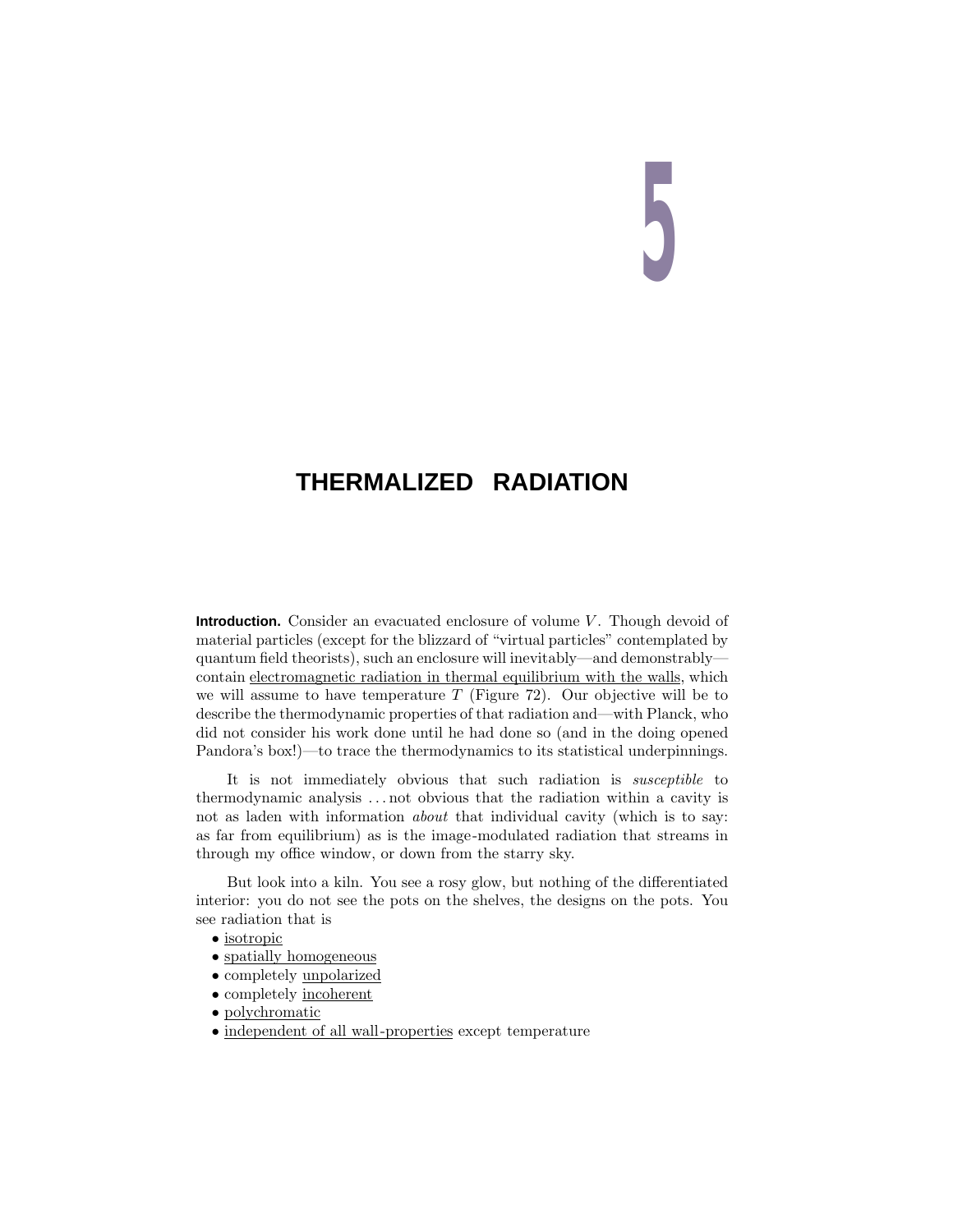

Figure 72: Evacuated enclosure of volume *V*, with walls maintained at temperature *T*. We seek to describe the thermodynamic (and underlying statistical) properties of the **thermalized electromagnetic radiation** that is inevitably present in any such "hohlraum."

The electromagnetic radiation within the kiln is, in a certain informal sense, maximally uninteresting, at least in leading approximation.<sup>154</sup>

It will emerge that thermalized radiation is in some respects rather like though in important respects profoundly unlike—a material gas. I will allow myself to employ the terms

### thermalized (or "blackbody") radiation  $\equiv$  photon gas

as though they were equivalent/synonymous, but must emphasize that the latter terminology will acquire its justification from our arguments (becomes hazardous if used to *shape* arguments) ...and, at this early point in the discussion, is certainly anachronistic: it was the blackbody radiation problem that led Planck (1900) to write the first physical equation containing an  $\hbar$ , and only five years later did Planck's accomplishment lead Einstein to the "invention of the photon." The historical sequence was

blackbody thermodynamics  $\mapsto$  blackbody statistical mechanics  $\mapsto$  photon

and not the reverse. It is remarkable that quantum mechanics came to us from what we might today characterize as the "statistical mechanics of indefinitely many massless (therefore ultrarelativistic) particles" and not—as the textbooks suggest—from the non-relativistic interaction of a single particle with a double slit ...but on that we have already heard from Planck himself.<sup>155</sup>

<sup>154</sup> We set aside such qualifications as may become necessary if the temperature is very high (so high that  $kT$  exceeds the energy required to produce particle/ antiparticle pairs), or the box very small (compared to relevant wavelengths), of the gravitational field gradient too extreme.

<sup>155</sup> See again the quotation on page 93.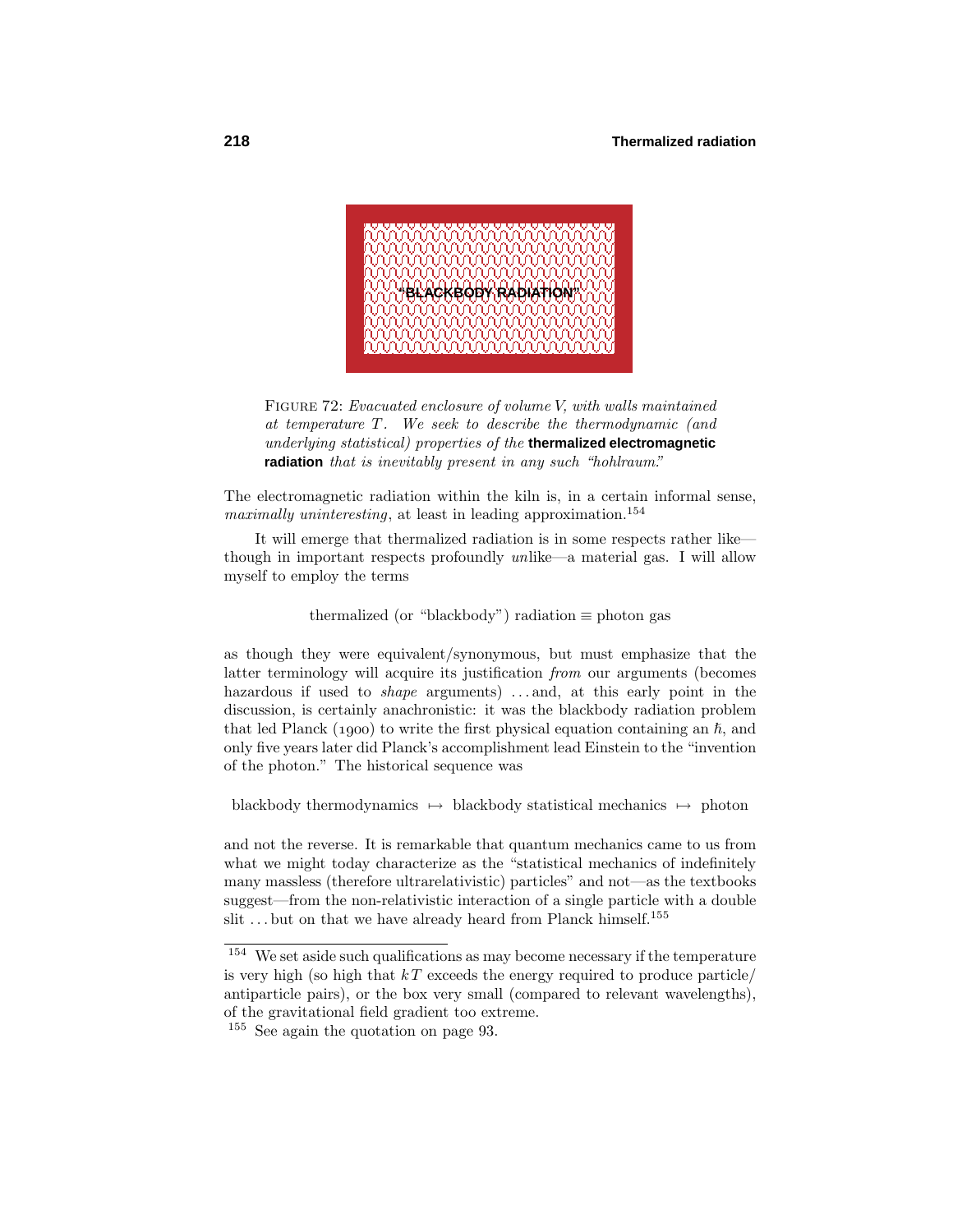### **Stefan-Boltzmann law 219**

**1. Point of departure: the Stefan-Boltzmann law.** The classical thermodynamics of blackbody radiation proceeds from two simple statements:

$$
U = Vu(T) \tag{270.1}
$$

$$
p = \frac{1}{3}u(T) \tag{270.2}
$$

where the structure of  $u(T)$  will be enforced by the *laws* of thermodynamics. Made conspicuous by its absence from  $(270)$  is any reference to the *number* N of "atoms of radiation" (photons) present in the radiation field. It is instructive to compare the statements (270) with their counterparts in the theory of ideal gases:

It was the upshot of Joule's free expansion experiment that for ideal gases (no molecular interaction) the internal energy  $U$  depends only upon  $T$ , while for radiation it is  $U/V$ —the energy *density*—that depends only upon *T*. If a similar result were to pertain to material gases then the isotropic expansion of a gas would have necessarily to be accompanied by a magical creation of new molecules:

$$
N_{\rm old} \longmapsto N_{\rm new} = (V_{\rm new}/V_{\rm old})N_{\rm old}
$$

Equation  $(270.2)$  is the work of Boltzmann  $(1884)$ , and records one of the first continental applications of Maxwellian electrodynamics.<sup>156</sup> To derive  $(270.2)$  one looks to the time-averaged momentum and energy densities of incoherently superimposed plane waves of any assigned frequency.<sup>157</sup> For an ideal gas one has  $U = \frac{3}{2} NkT = \frac{3}{2} pV$  which gives

$$
p = \frac{2}{3}u
$$

This equation resembles  $(270.2)$  except<sup>158</sup> for a factor of 2, that can be traced to the following circumstance: for a relativistic particle one has

$$
p = \sqrt{(E/c)^2 - (mc)^2}
$$
  
\n
$$
\downarrow
$$
  
\n= E/c in the case  $m = 0$ , as for a photon

while for a non-relativistic particle one has

$$
p=2\cdot E/v
$$

<sup>156</sup> What makes this remarkable is that Maxwell's theory was slow to gain acceptance in Europe, where several competing theories of electricity and magnetism were alive at the time.

<sup>&</sup>lt;sup>157</sup> For the details see, for example, W. K. H. Panofsky & M. Phillips, *Classical* Electricity & Magnetism  $(1955)$ , pages 172–175.

<sup>158</sup> We are here ignoring the fact that for ideal gases is it not true that *u* depends only upon *T*.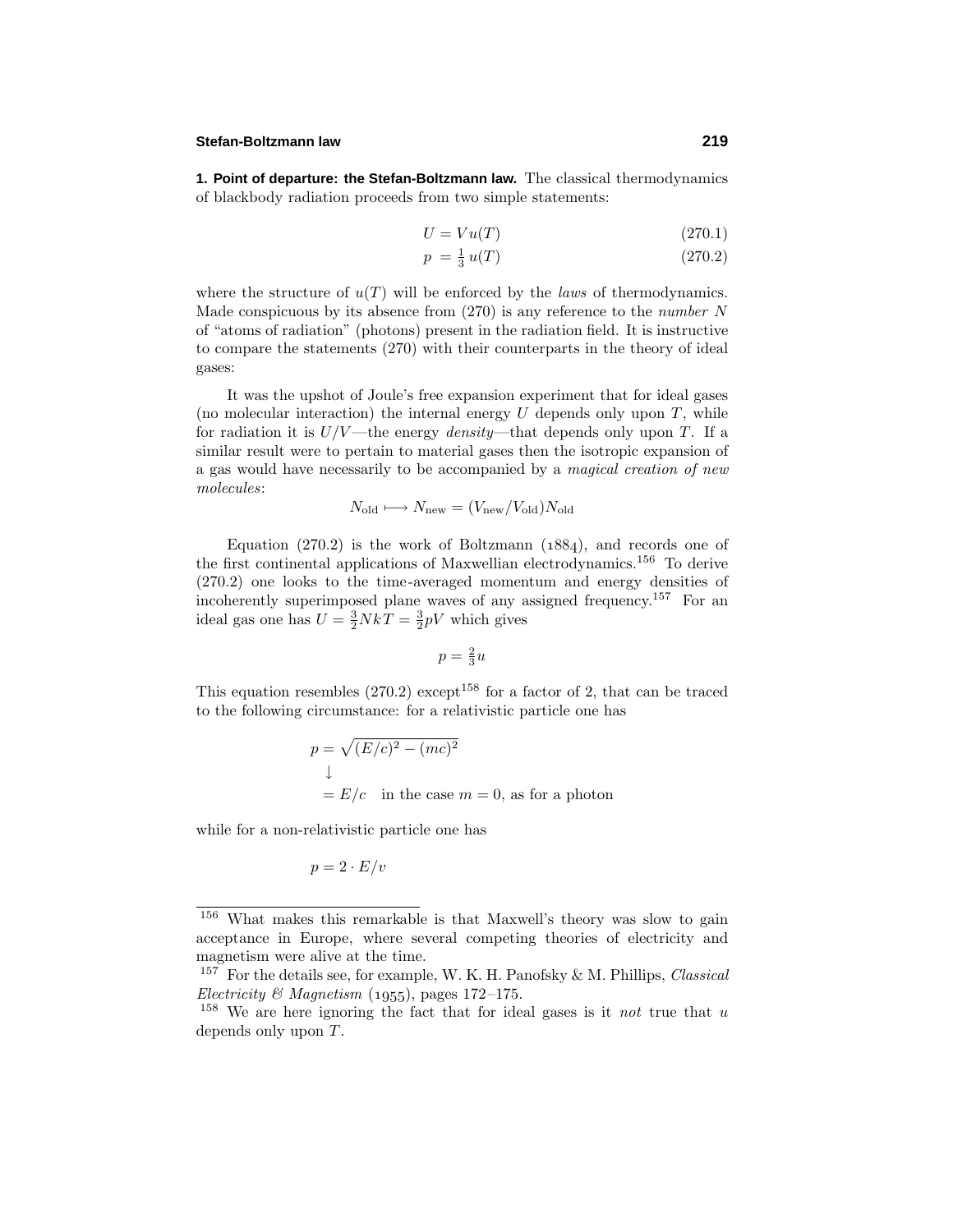But, while the preceding remarks may serve imperfectly to illuminate the physical basis of (270), we will be content henceforth to look upon those equations as given—and to derive their justification from the results to which they lead.

Turning now to the thermodynamics of the situation, we—as Boltzmann was the first to do—insert  $(270)$  into

$$
dS=\frac{1}{T}dU+\frac{1}{T}p\,dV
$$

and obtain

$$
dS = \frac{1}{T} \Big\{ V \frac{du}{dT} dT + u dV \Big\} + \frac{1}{T} \Big\{ \frac{1}{3} u dV \Big\} = \frac{V}{T} \frac{du}{dT} dT + \frac{4}{3} \frac{u}{T} dV
$$
  

$$
= \left( \frac{\partial S}{\partial T} \right)_V dT + \left( \frac{\partial S}{\partial V} \right)_T dV
$$

It follows therefore from equality of the cross derivatives that

$$
\left(\frac{\partial}{\partial V}\frac{V}{T}\frac{du}{dT}\right)_T = \left(\frac{\partial}{\partial T}\frac{4}{3}\frac{u}{T}\right)_V
$$

which after a little calculation/simplification reads

$$
T\frac{du}{dT} = 4u\tag{271}
$$

and integrates at once, to supply

$$
u(T) = aT^4 \tag{272}
$$

The argument just presented is standard to the literature,<sup>159</sup> and was held by Lorentz to be "a veritable pearl of theoretical physics." Curiously, it is formulated in the "S-representation," rather than in the much more common "U-representation."<sup>160</sup> Alternatively, we could bring equations  $(270)$  to the "thermodynamic equation of state" (72) and obtain (271) in a single step, as was remarked by Chandrasekhar.<sup>161</sup>

The "4<sup>th</sup> power law" was announced by J. Stefan in  $1879$  on the basis of "relatively meager experimental evidence" (Max Jammer's phrase). Boltzmann devised his theoretical argument in  $1884$ , but it was not until  $1897$  that the **Stefan-Boltzmann law** (272) gained the status of a well-established experimental fact. At that point in history the "Stefan-Boltzmann constant" *a* had to be determined emperically, but in 1900 Planck produced—among many other things, by an argument that will soon concern us—the theoretical evaluation

$$
a = \frac{\pi^2 k^4}{15\hbar^3 c^3} = 7.564 \times 10^{-15} \text{erg cm}^{-3} \text{K}^{-4}
$$
 (273)

Note particularly the presence of the  $\hbar$  in the preceding formula.

<sup>&</sup>lt;sup>159</sup> See, for example, A. Sommerfeld, *Thermodynamics*  $\mathcal{C}$  *Statistical Mechanics*  $(1964)$ , page 139; A. H. Wilson, Thermodynamics & Statistical Mechanics  $(1960)$ , page 183; P. M. Morse, *Thermal Physics*  $(1964)$ , page 82.

<sup>160</sup> See again page 41.

<sup>&</sup>lt;sup>161</sup> Introduction to the Study of Stellar Structure (1939), page 54.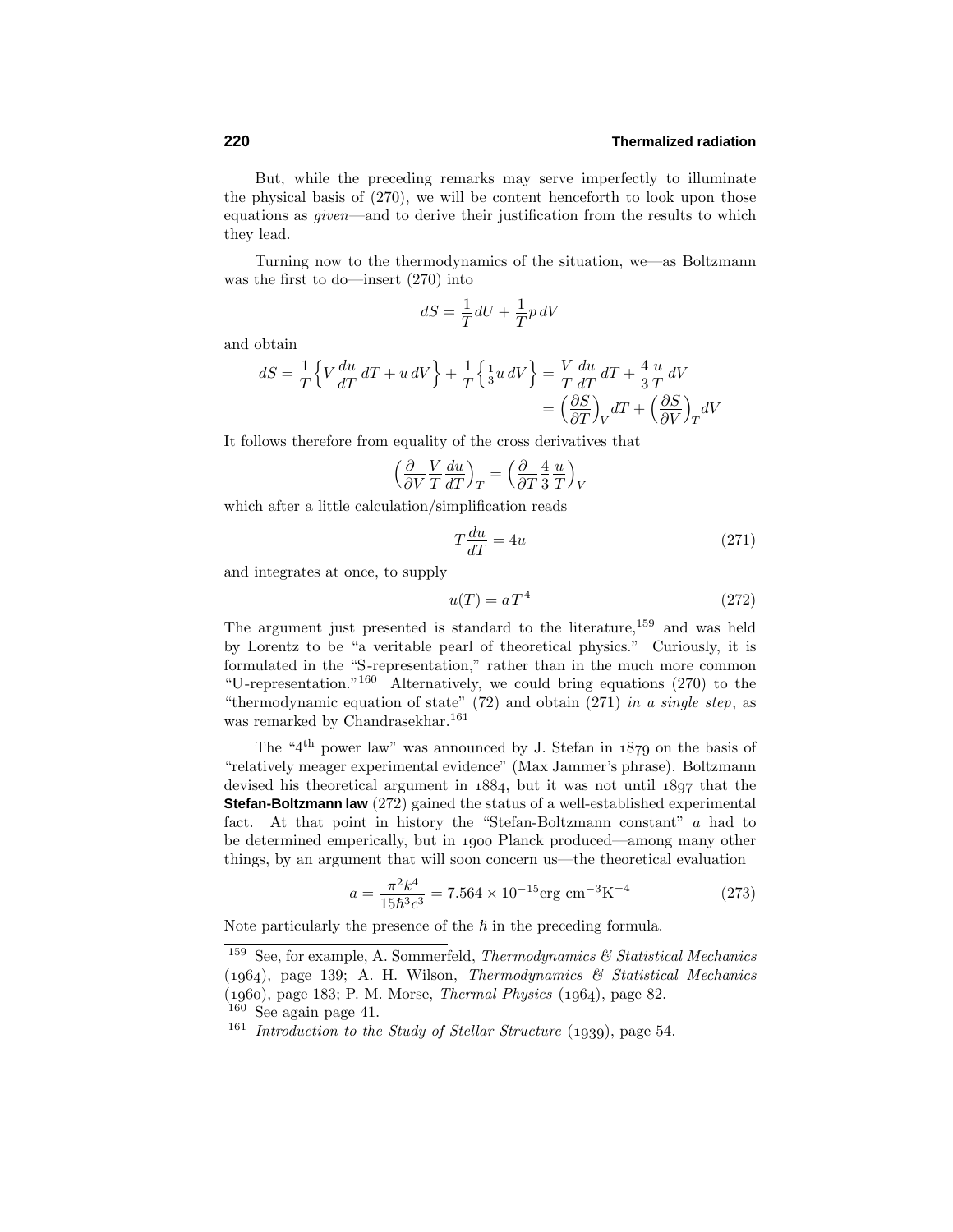### **Thermodynamics of blackbody radiation 221**

Although the blackbody energy density and pressure are, for most purposes, negligible at room temperature, their 4th power *T*-dependence means that they can assume major importance at temperatures just a few orders of magnitude higher. For example: at the center of the sun  $(T \approx 10^7 \text{K})$  the radiation pressure is exceeds to the material pressure, and supports more than half of the overload.<sup>162</sup>

**2. Thermalized radiation as an instance of a "null-G system."** We are in position now to write out the thermodynamics of blackbody radiation. I propose, however, to approach this objective by eccentric indirection. Specifically, I propose to examine the thermodynamics of systems for which the Gibbs potential (or "free enthalpy") vanishes identically:  $G \equiv 0$ .

Using  $p = -\frac{\partial}{\partial V}F(T, V)$  in  $G = F + pV$  we have, for null-*G* systems,

$$
F=V\Big(\frac{\partial F}{\partial V}\Big)_T
$$

which, by Euler's theorem, is just the condition that *F* be homogeneous of unit degree in *V* :

$$
F(T, V) = Vf(T) \tag{274}
$$

This states, in effect, that the free energy density *F/V* depends only upon *T*. The same can therefore be said of

$$
p = -\left(\frac{\partial F}{\partial V}\right)_T = -f \tag{275.1}
$$

$$
s = -\frac{1}{V} \left( \frac{\partial F}{\partial T} \right)_V = -f' \tag{275.2}
$$

$$
u = f + Ts \qquad \qquad = f - Tf' \tag{275.3}
$$

$$
h = f + Ts + p = -Tf'
$$
 (275.4)

where  $f' \equiv df/dT$ . We impose now the **restrictive assumption** that

$$
p = \frac{1}{\lambda}u\tag{276}
$$

Then (275.1) and (275.3) give  $-\lambda f = f - Tf'$  or

mass density = 
$$
\frac{aT^4}{c^2}
$$

correspond to various natural mass densities (density of nuclear matter, average density of the universe, etc.) and—inversely—the mass densities that correspond to various natural temperatures (electron-positron production temperature  $2mc^2/k$ , the temperatures characteristic of stars and nuclear processes, etc.). R. H. Dicke, in *Gravitation and the Universe*  $(1970)$ , provides many relevant facts and references.

 $162$  For additional physical commentary, see P. M. Morse,<sup>159</sup> page 83. I leave to my reader the instructive pleasure of working out the temperatures that by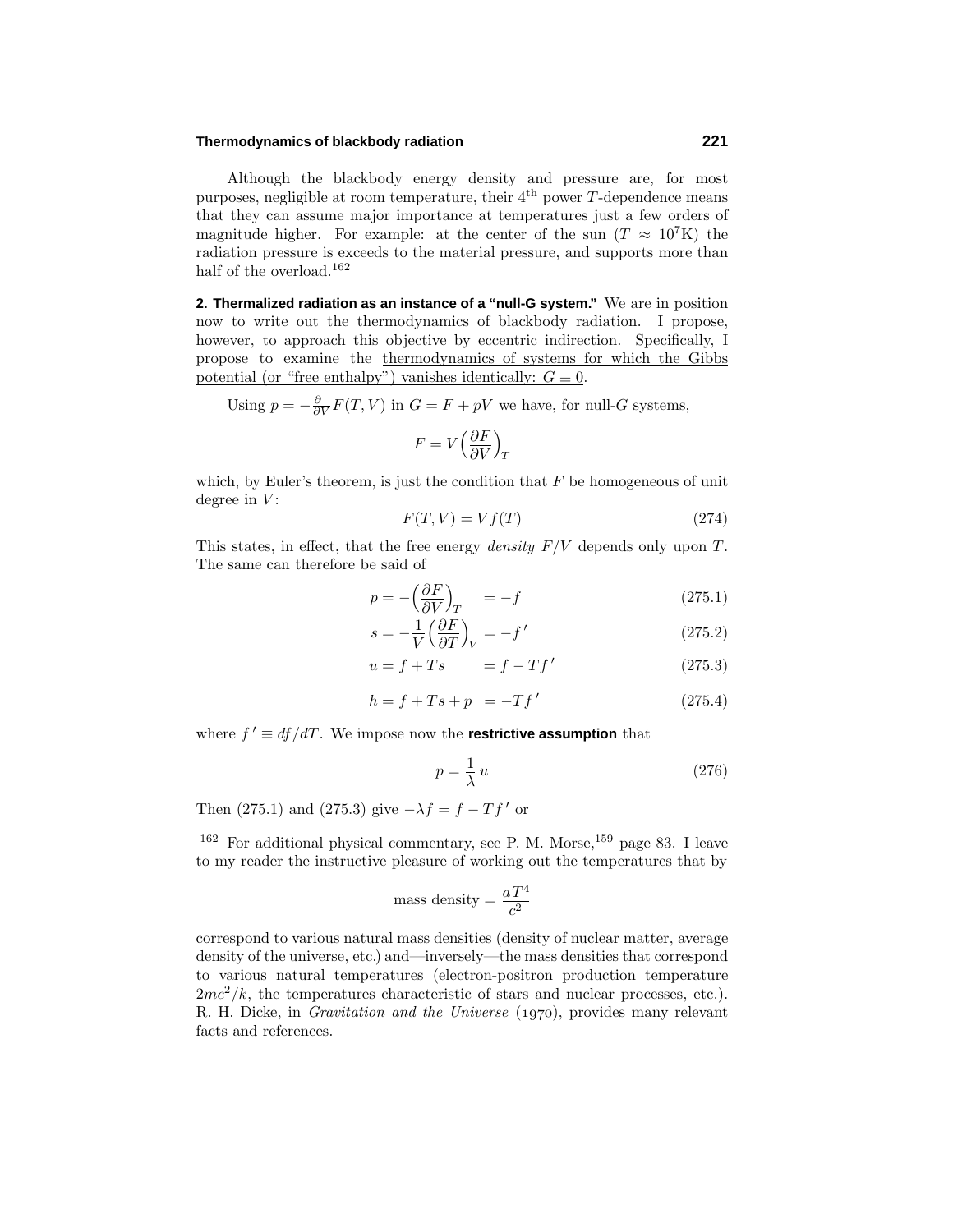$$
T\frac{df}{dT} = (1+\lambda)f
$$

which upon integration becomes

$$
f(T) = -\frac{a}{\lambda} T^{1+\lambda} \tag{277.0}
$$

REMARK: The constant of integration has been written  $-(a/\lambda)$  in order to force certain corollary statements to assume their conventional forms. The minus sign insures the positivity of *p* and *u*.

Then

$$
p(T) = \frac{1}{\lambda} a T^{1+\lambda} \tag{277.1}
$$

$$
s(T) = \frac{1+\lambda}{\lambda} a T^{\lambda} \tag{277.2}
$$

$$
u(T) = a T^{1+\lambda} \tag{277.3}
$$

$$
h(T) = \frac{1+\lambda}{\lambda} a T^{1+\lambda} \tag{277.4}
$$

These results make it clear that blackbody radiation can be characterized as a <u>null-*G*</u> system with  $\lambda = 3$ . Equation (277.1) is, in effect, the *equation of state* of the null- $G$  system, and is notable for the fact that it contains no reference either to *N* or to *V*. This means that for such systems *p* and *T* are welded together, and that it has become improper to speak of such expressions as  $\left(\frac{\partial}{\partial T}\right)$  *<sup>p</sup>* or *<sup>∂</sup> ∂p*  $\setminus$ *T* . The isotherms of such a system are trivial, while the adiabats (curves of constant entropy) can be described

$$
VT^{\lambda} = \text{constant} \quad : \quad \text{equivalently} \quad pV^{\frac{1+\lambda}{\lambda}} = \text{constant} \tag{278}
$$

Equation (278) resembles the adiabat of an ideal gas with  $\gamma = \frac{1+\lambda}{\lambda}$ , but this circumstance is deceptive: for a null-*G* system

$$
C_V = T \left(\frac{\partial S}{\partial T}\right)_V = (1 + \lambda)aV T^{\lambda} \tag{279}
$$

but 
$$
C_p = T \left(\frac{\partial S}{\partial T}\right)_p
$$
 is undefined

Inserting  $T = \left(\frac{\lambda}{1+r}\right)$  $1 + \lambda$ *S aV*  $\int_{0}^{1/\lambda}$  into  $U = aVT^{1+\lambda}$  we obtain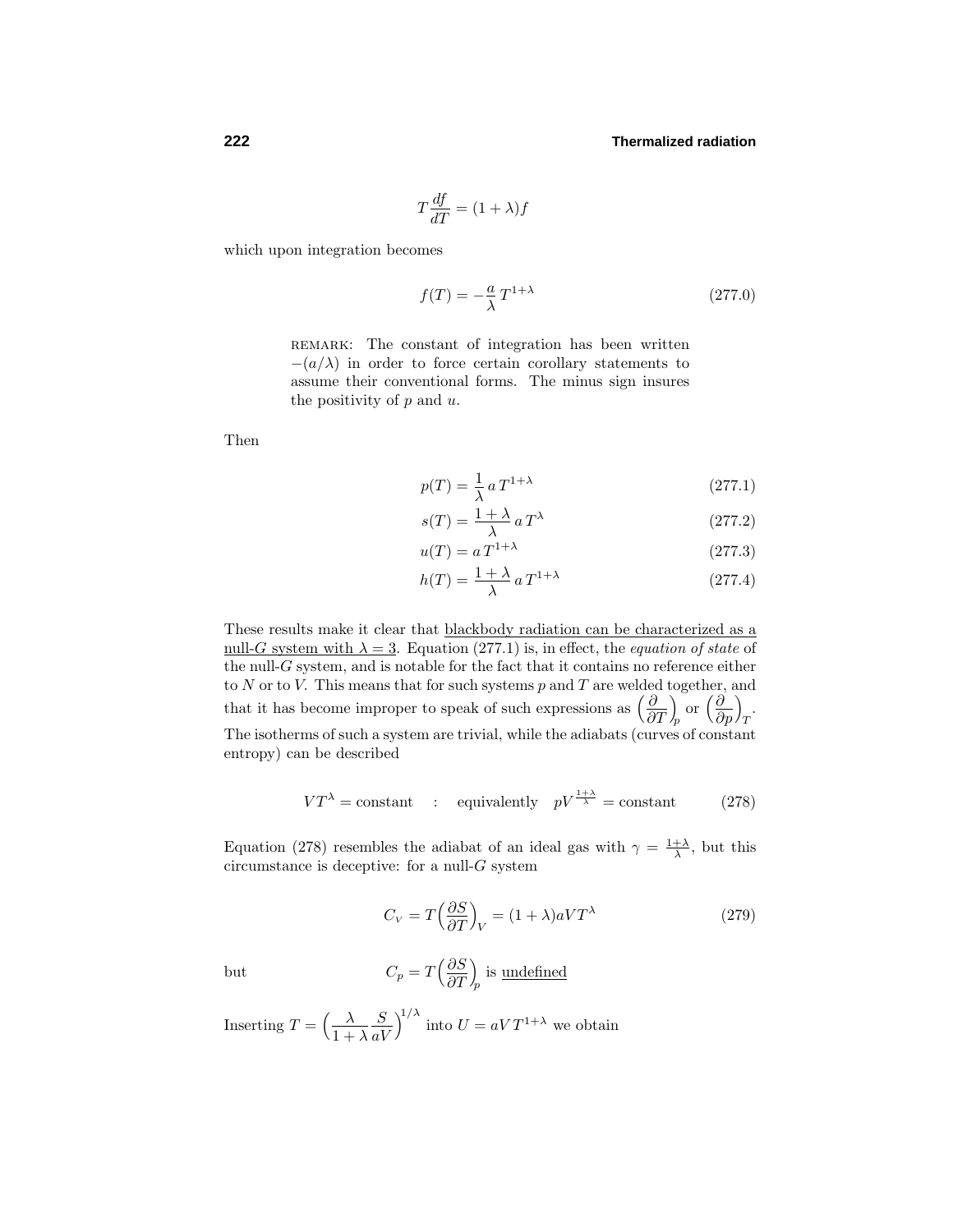### **Thermodynamics of blackbody radiation 223**

$$
U(S,V) = \left(\frac{1+\lambda}{\lambda}S\right)^{\frac{1+\lambda}{\lambda}} \left(\frac{1}{aV}\right)^{\frac{1}{\lambda}}
$$
(280.1)

Similarly

$$
H(S, p) = S\left(\frac{\lambda p}{a}\right)^{\frac{1}{1+\lambda}}
$$
\n(280.2)

$$
F(T,V) = -\frac{a}{\lambda} V T^{1+\lambda} \tag{280.3}
$$

$$
G(T, p) \equiv 0 \tag{280.4}
$$

Setting  $\lambda = 3$  we obtain the following partial listing of the **thermodynamic properties of a specified volume** *V* **of blackbody radiation**:

1

$$
p = \frac{1}{3}aT^{4}
$$
 : EQUATION OF STATE  
\n
$$
s = \frac{4}{3}aT^{3}
$$
  
\n
$$
u = aT^{4}
$$
 : STEFAN-BOLTZMANN LAW  
\n
$$
f = -\frac{1}{3}aT^{4}
$$
  
\n
$$
U(S, V) = (\frac{4}{3}S)^{\frac{4}{3}}(aV)^{-\frac{1}{3}}
$$
  
\n
$$
H(S, p) = S(3p/a)^{\frac{1}{4}}
$$
  
\n
$$
F(T, V) = -\frac{1}{3}aVT^{4}
$$
  
\n
$$
G(T, p) = 0
$$
  
\n
$$
C_{V} = 4aVT^{3}
$$
  
\n
$$
C_{p}: \text{ undefined}
$$
  
\n
$$
pV^{\frac{4}{3}} = \text{constant}
$$
 : EQUATION OF AN ADIABAT

At  $(58·G)$  on page 60 we had

$$
G = \mu N
$$

for bulk systems (of which blackbody radiation provides an instance). Evidently "null-*G* systems" are systems for which the **chemical potential**  $\mu$  **vanishes**, systems in which the conjugate variable *N* has become meaningless. It becomes, in this light, senseless to speak of the "number of photons" present within a sample of blackbody radiation.

Bringing the first to the last of equations  $(281)$  we find that the equation of a radiative adiabat can be written

$$
TR = \text{constant} \quad : \quad R \equiv V^{\frac{1}{3}} \tag{282}
$$

This is the source of the familiar—if in several respects highly informal statement that as the "radius of the universe" increases the wavelength of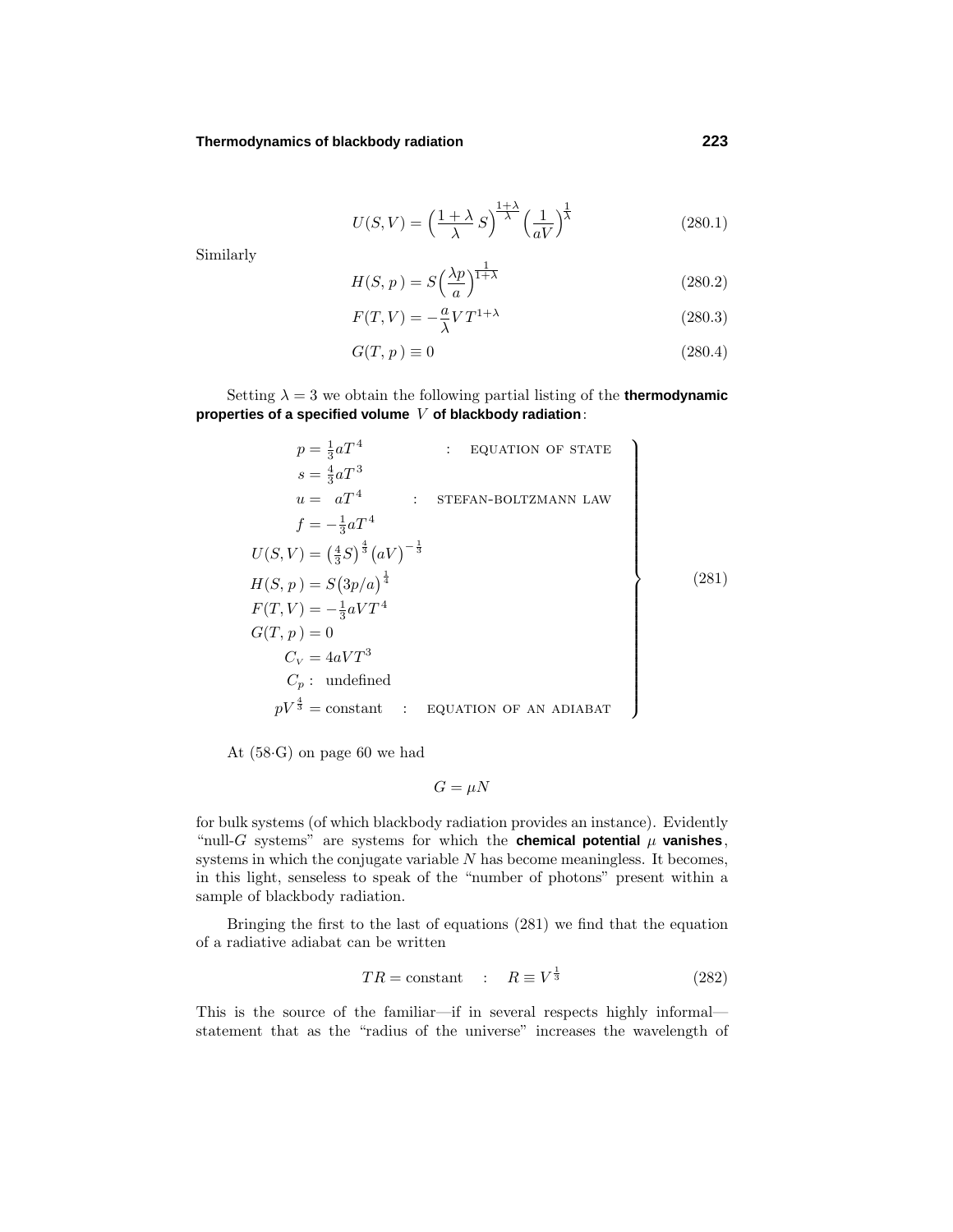individual photons is "stretched," and the energy  $E = hc/\lambda$  of each (whence the temperature of the entire system) is decreased. Thus do cosmologists account for the observed 3◦ blackbody radiation that they interpret to be adiabatically cooled radiation left over from events that took place fairly soon after the Big  $Bang.<sup>163</sup>$ 

**3. Spectral decomposition of blackbody radiation.** In 1860 Maxwell, in the first of his contributions to the kinetic theory of gases, demonstrated (by an argument that I reserve for the next chapter) that if an ideal gas is constructed from molecules of mass *m* and has temperature *T*, then the probability that a



Figure 73: Graph of the Maxwellian distribution function

$$
f(v) = \frac{4}{\sqrt{\pi}}v^2e^{-v^2}
$$

that plays in the theory of thermalized gases a role roughly analogous to the role played by the spectral density function  $u(\nu, T)$  in the theory of thermalized radiation.

molecule chosen at random will be found to have speed in the neighborhood *dv* of *v* can be described

$$
f(v) dv = 4\pi v^2 \left(\frac{m}{2\pi kT}\right)^{\frac{3}{2}} e^{-mv^2/2kT} dv
$$
 (283)

I would emphasize that this information (see the figure), though it relates to a basic physical property of thermalized gases, lies beyond the reach of the thermodynamics of gases, as standardly conceived. And that a similar situation pertains to the physics of thermalized light: it makes sense to write

$$
u(T) = \int_0^\infty u(\nu, T) d\nu \tag{284}
$$

<sup>&</sup>lt;sup>163</sup> See P. T. Landsberg & D. A. Evans, *Mathematical Cosmology* (1977),  $\S 9.4$ for an excellent account of the details *...* and, more generally, of the cosmological applications of basic thermodynamic principles.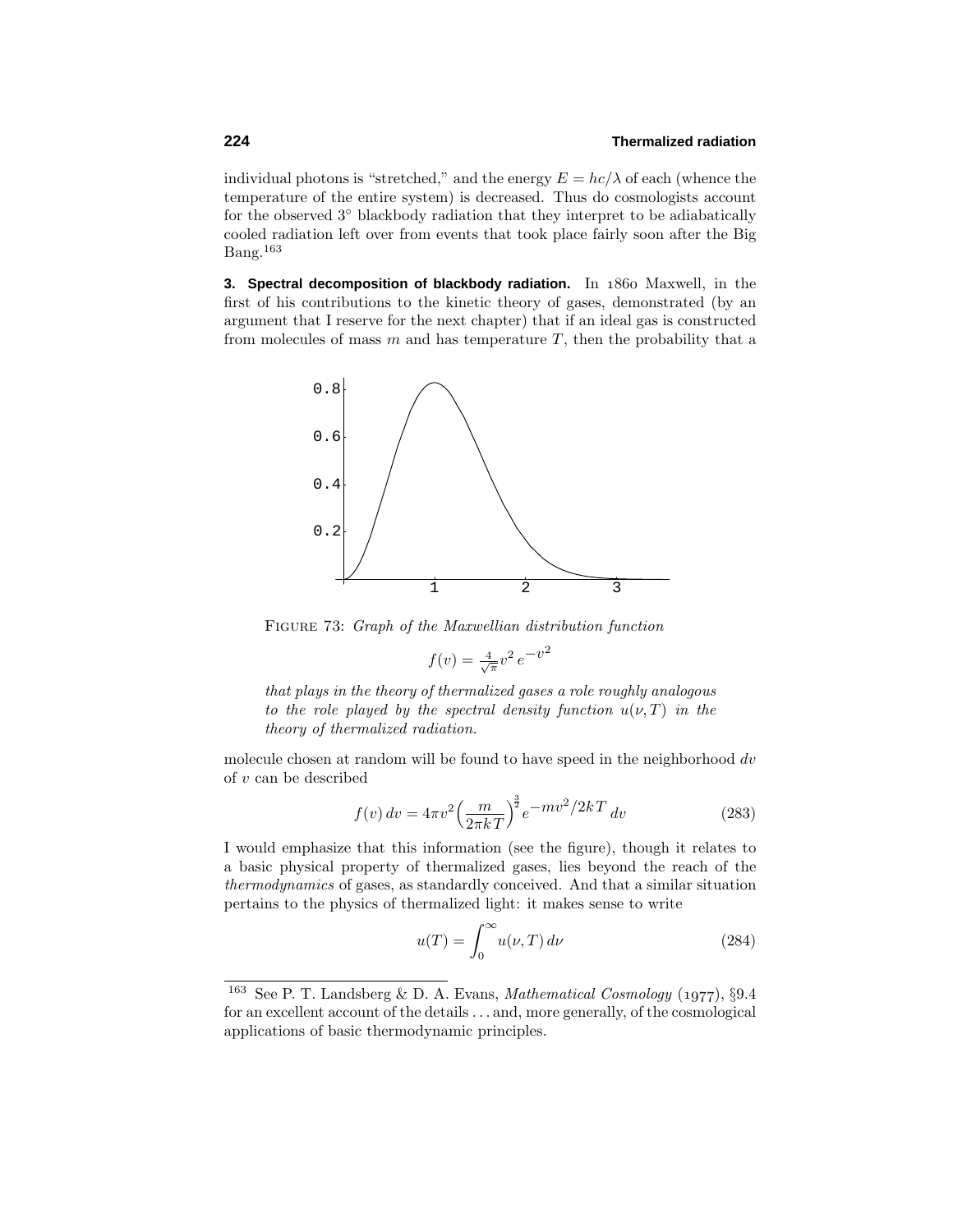### **Thermodynamics of blackbody radiation 225**

and to attribute the properties of  $u(T)$  to properties of the underlying **spectral density** function  $u(\nu, T)$ , the importance of which was first emphasized by Kirchhoff.<sup>164</sup>

> **Kirchhoff's Law**: The spectral density function is universal in the sense that it depends only upon  $\nu$  and  $T$ , and is independent of all material properties of the walls that confine the radiation.

Maxwell's accomplishment, Kirchoff's discovery and all that has been said thus far concerning the thermodynamics of blackbody radiation was well known by the time Planck  $(1858-1947)$ —soon after joining the faculty at the University of Berlin  $(1889)$ —decided to participate in the already vigorous experimental/ theoretical effort to understand the universal function  $u(\nu, T)$ . The story of how he proceeded to crack the problem provides a fascinating example of the power of thermodynamic analysis *...* and an inspiring picture of a virtuoso engaged in what he acknowledged to be the most intense work of his life.

We know of  $u(\nu, T)$  only that

$$
\int_0^\infty u(\nu, T) d\nu = aT^4 \tag{285}
$$

but it is fairly easy to cook up infinitely many functions  $u(\nu, T)$  with that property. How to proceed?

If we contemplate a classical theory of spectral density then the only variables/constants we have to work with are  $\nu$ , *T*, *c* and *k*. By dimensional analysis we come easily to the conclusion that necessarily

$$
u(\nu, T)
$$
 = (dimensionless constant)  $\cdot kT\nu^2c^{-3}$ 

and that detailed physical analysis can serve only to assign a value to the dimensionless constant. A theory along those lines was, in fact, proposed by Lord Rayleigh,<sup>165</sup> who noticed that the number of radiation modes in the neighborhood *dν* of *ν* is

$$
N(\nu) \, d\nu = 8\pi V \nu^2 c^{-3} \, d\nu \tag{286}
$$

from which, by the **equipartition principle** (at *k T* per mode because each has two independent polarizational states), it would follow that

$$
u(\nu, T) = 8\pi k T \nu^2 c^{-3} \quad : \quad \text{RAYLEIGH-JEANS DISTRIBUTION} \tag{287}
$$

<sup>164</sup> Kirchhoff's theoretical proof turns on energy-balance considerations that are reviewed in M. Jammer, Conceptual Development of Quantum Mechanics  $(1966)$ , pages 2–5. See also Sommerfeld,<sup>159</sup> page 136; Wilson,<sup>159</sup> page 182.

<sup>165</sup> "Remarks upon the law of complete radiation," Phil. Mag. **49**, 539 (1900).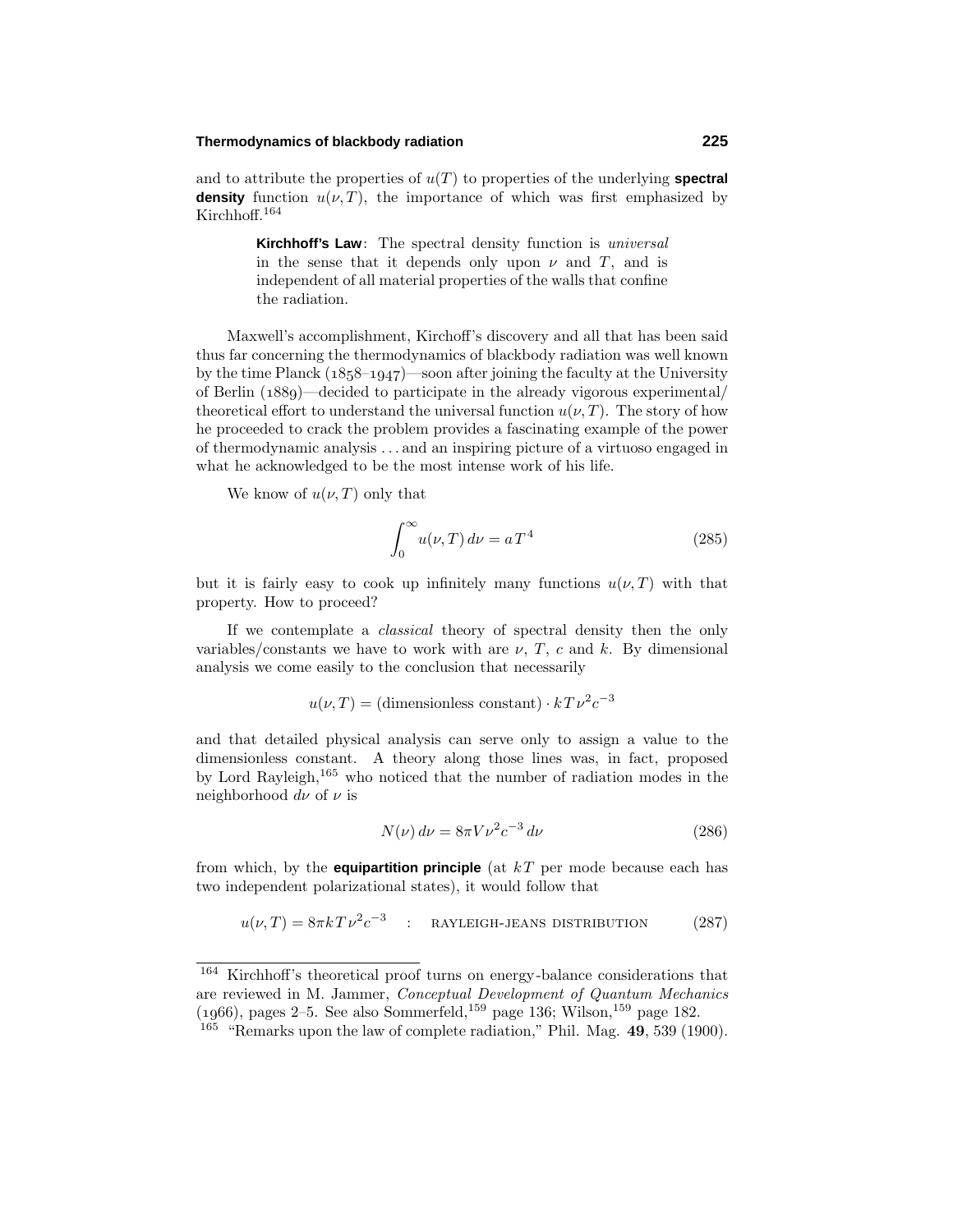Though consistent with the experimental data at sufficiently low (infrared) frequencies (data that was only then becoming available), the Rayleigh-Jeans distribution<sup>166</sup> was **physically unacceptable** because it leads—inconsistently with (285)—to the so-called **ultraviolet catastrophy**

$$
\int_0^\infty u(\nu, T) \, d\nu = \infty
$$

One can conclude that the correct theory of  $u(\nu, T)$  must contain one or more additional constants. Assuming—conservatively—that it contains but one such constant (call it  $\alpha$ ), we are led to contemplate expressions of the form

$$
u(\nu, T) = 8\pi k T \nu^2 c^{-3} \cdot \phi(\alpha \nu T^n)
$$

where  $x \equiv \alpha \nu T^n$  is (by assumption) dimensionless. We then have

$$
\int_0^\infty u(\nu, T) d\nu = 8\pi k T^{1-3n} (\alpha c)^{-3} \int_0^\infty \phi(x) x^2 dx
$$
\n
$$
\sim T^4 \text{ if and only if we set } n = -1
$$
\n(288)

which motivates us to set  $x = \alpha \nu / T \equiv h \nu / kT$ , *h* being at this point simply a constant of undetermined value with

$$
[h] = \text{energy} \cdot \text{time} = \text{action}
$$

That the spectral density should be described by a function of the form

$$
u(\nu, T) = 8\pi k T \nu^2 c^{-3} \cdot \phi\left(\frac{h\nu}{kT}\right)
$$
\n(289)

was a pivotal discovery of W. Wien  $(1894)$ :<sup>167</sup> it is called **Wien's displacement law** because it contains the prediction—consistent with physical experience that the frequency at which  $u(\nu, T)$  is maximal will be displaced upward with increasing  $T$ . From  $(288)$  we see that Wien's displacement law assigns to the Stefan-Boltzmann constant the value

$$
a = 8\pi \frac{k^4}{h^3 c^3} \cdot \int_0^\infty \phi(x) x^2 dx
$$
 (290)

In 1890 Wien went one step further and proposed (on unconvincing theoretical

<sup>166</sup> Sir James Jeans' contribution was a factor of 8 that Rayleigh had missed in his original calculation.

<sup>167</sup> Wien's original argument concerned Doppler effects in the adiabatic expansion of a thermalized radiation sample. See Jammer<sup>164</sup> for the details and references.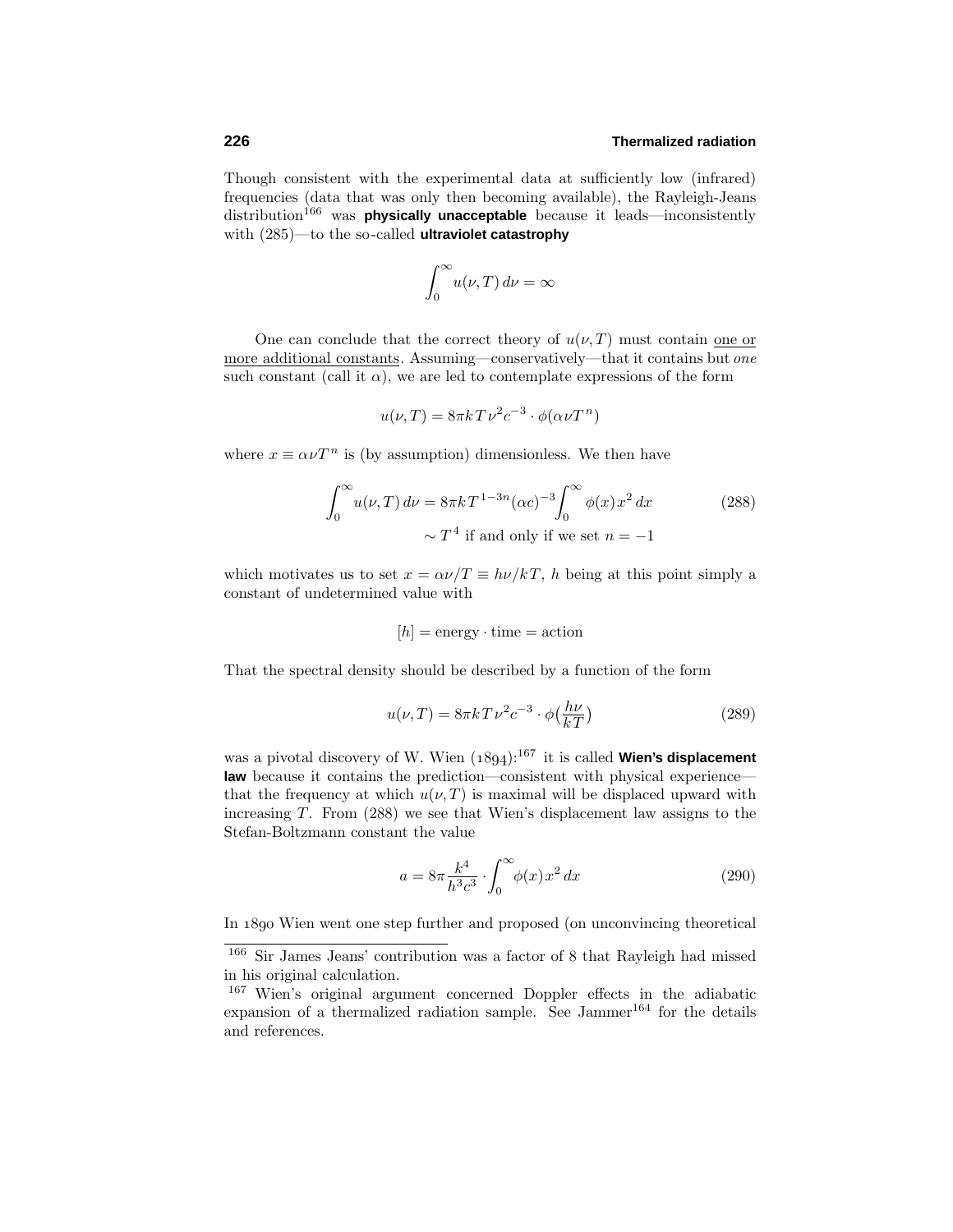### **Thermodynamics of blackbody radiation 227**

grounds) that  $\phi(x) = xe^{-x}$ , giving

$$
u(\nu, T) = 8\pi h \nu^3 c^{-3} \cdot \exp\left\{-\frac{h\nu}{kT}\right\} \quad : \quad \text{When distribution} \tag{291}
$$

By the summer of 1900 it had become evident that

- the Wien distribution is accurate for  $h\nu \gg kT$ , but breaks down at low frequencies, while
- the Rayleigh-Jeans distribution is accurate for  $h\nu \ll kT$ , but breaks down at high frequencies.<sup>168</sup>

Enter Planck, whose self-appointed assignment was  $(i)$  to devise and  $(ii)$  to trace to its statistical underpinnings a distribution law that interpolated between the Wien and Rayleigh-Jeans distributions.

Planck's mode of approach to the first phase of his problem was deeply and characteristically thermodynamical, and—stripped to its essentials—can be summarized as follows: Let the **modal internal energy function**  $U_{\nu}(T)$  be defined

$$
u(\nu, T) = U_{\nu}(T) \cdot n(\nu) \tag{292}
$$

where  $n(\nu) = N(\nu)/V = 8\pi\nu^2c^{-3}$  refers to the **modal density** in frequency space. Evidently

$$
U_{\nu}(T) = \begin{cases} kT & : \text{RAYLEIGH-JEANS} \\ h\nu \cdot \exp\left\{-\frac{h\nu}{kT}\right\} & : \text{WIENT} \end{cases}
$$
 (293)

Solving the preceding equations for  $T^{-1}$  and drawing upon  $(27.1)$ —which again lives in the "*S*-representation"—Planck writes

$$
\frac{1}{T} = \frac{\partial S_{\nu}}{\partial U_{\nu}} = \begin{cases}\n+ \frac{k}{U_{\nu}} & : \text{RAYLEIGH-JEANS} \\
- \frac{k}{h\nu} \log \frac{U_{\nu}}{h\nu} & : \text{WIEN}\n\end{cases}
$$
\n(294)

where  $S_\nu$  refers to the **modal entropy**, and from which it follows that

$$
\frac{\partial^2 S_{\nu}}{\partial U_{\nu}^2} = \begin{cases}\n-\frac{k}{U_{\nu}^2} & : \text{RAYLEIGH-JEANS} \\
-\frac{k}{h\nu U_{\nu}} & : \text{WIENT}\n\end{cases}
$$
\n(295)

<sup>168</sup> Contrary to the impression I may have conveyed, the Wien distribution was old news in 1900 while the Rayleigh-Jeans distribution was a fresh new idea. Also new (and not published until 1901) was the infrared data obtained by H. Rubins  $&$  F. Kurlbaum (colleagues of Planck at Berlin) that tended to support Rayleigh's proposal—data that, when brought to Planck's attention in late October, precipitated his creative burst. It is well to remember that infrared and ultraviolet technologies were both in their infancy in 1900.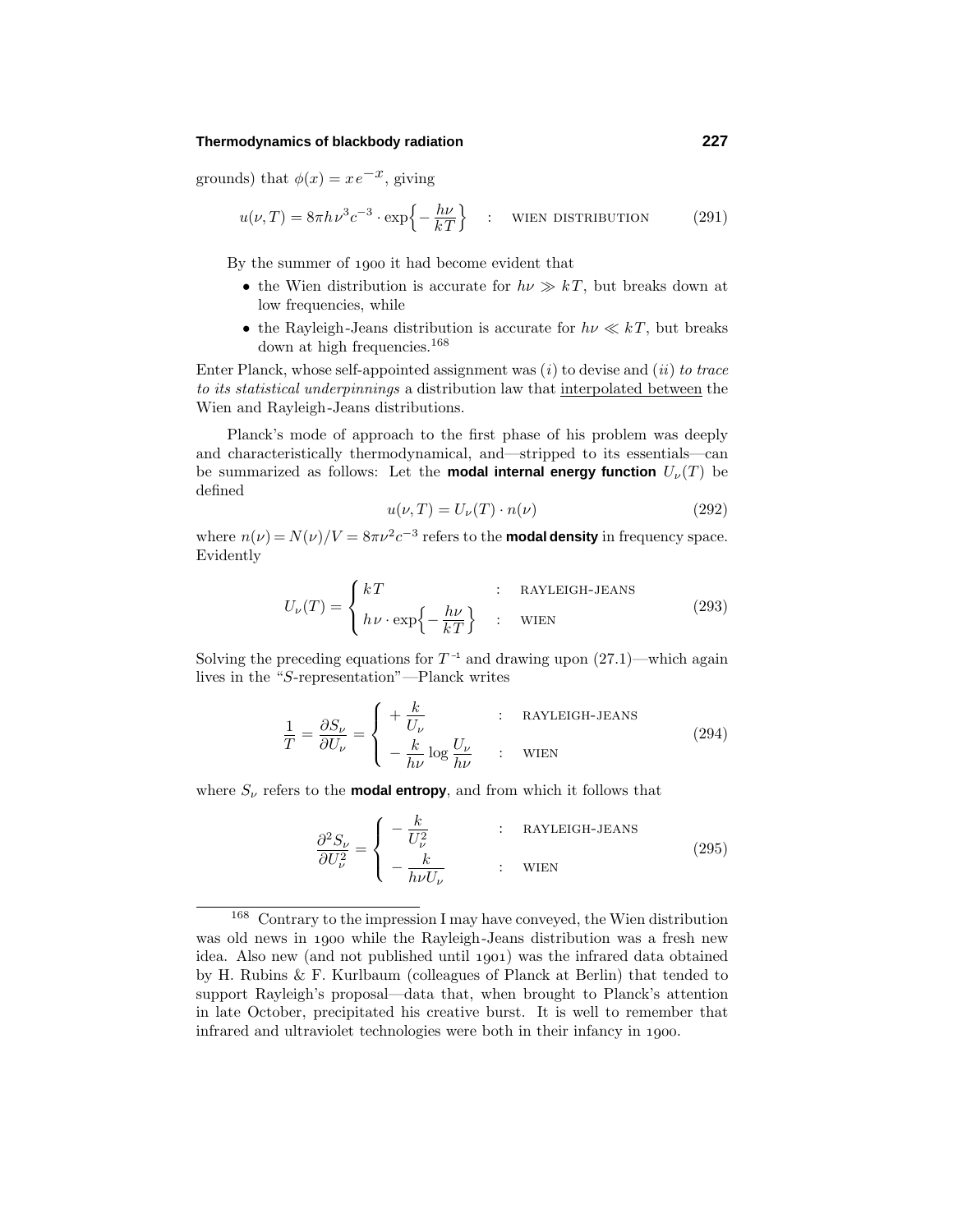It was—ingeniously—between these elementary functions that Planck elected to interpolate. Of the infinitely many ways to accomplish such an objective, Planck—for no particular reason (he called it "a lucky guess"!)—settled upon

$$
\frac{\partial^2 S_{\nu}}{\partial U_{\nu}^2} = -k \frac{1}{U_{\nu}^2 + h\nu U_{\nu}} \qquad : \text{PLANCE} \tag{296}
$$

Written

$$
=-\frac{k}{h\nu}\Big\{\frac{1}{U_{\nu}}-\frac{1}{U_{\nu}+h\nu}\Big\}
$$

this equation integrates at once to yield

$$
\frac{\partial S_{\nu}}{\partial U_{\nu}} = \frac{1}{T} = -\frac{k}{h\nu} \log \frac{\lambda U_{\nu}}{U_{\nu} + h\nu} \quad : \quad \lambda \text{ is a constant of integration}
$$

whence

$$
U_{\nu}(T) = \frac{h\nu}{\lambda \cdot e^{h\nu/kT} - 1} \tag{297}
$$

To recover (293) in the relevant limits we are forced to set  $\lambda = 1$ . Returning with this information to (292), Planck obtains

$$
u(\nu, T) = 8\pi h\nu^3 c^{-3} \frac{1}{e^{h\nu/kT} - 1} \qquad : \qquad \text{PLANCK DISTRIBUTION} \tag{298}
$$

This equation is of the form  $(289)$  with

$$
\phi(x) = \frac{x}{e^x - 1}
$$

which, as it happens, differs only slightly from the form conjectured by Wien. From  $(290)$  we now (with the assistance of *Mathematica*) obtain

$$
a=8\pi\frac{k^4}{h^3c^3}\cdot\frac{\pi^4}{15}=\frac{\pi^2k^4}{15\,\hbar^3c^3}
$$

as was reported at (273). Planck found that (298) came into nice quantitative agreement with the experimental facts when the solitary free parameter *h* was assigned the value  $6.55 \times 10^{-27}$  erg sec. The modern value is

$$
h = 6.62608 \times 10^{-34}
$$
 Joule second

Equation  $(298)$  records the first occurance of *h* in a physical equation (and also the first time *k* was used to denote Boltzmann's constant).

Comparison of  $(291)$  with  $(298)$ , and a glance at Figure 74, indicates the sense in which Wien<sup>169</sup> very nearly got it right (and Rayleigh, except at the lowest frequencies, got it grotesquely wrong), and causes one to wonder what motivated Planck to work so intensely hard to resolve such a small low-frequency discrepency: he must have been powerfully impressed by the significance of Rubins' data *...* and perhaps by the germ of Rayleigh's idea.

 $169$  Wilhelm Carl Werner Otto Fritz Franz Wien ( $1864-1928$ ) was six years younger than Planck, and died nineteen years before him. He was awarded the Nobel Prize for his blackbody work in 1911, Planck not until 1918.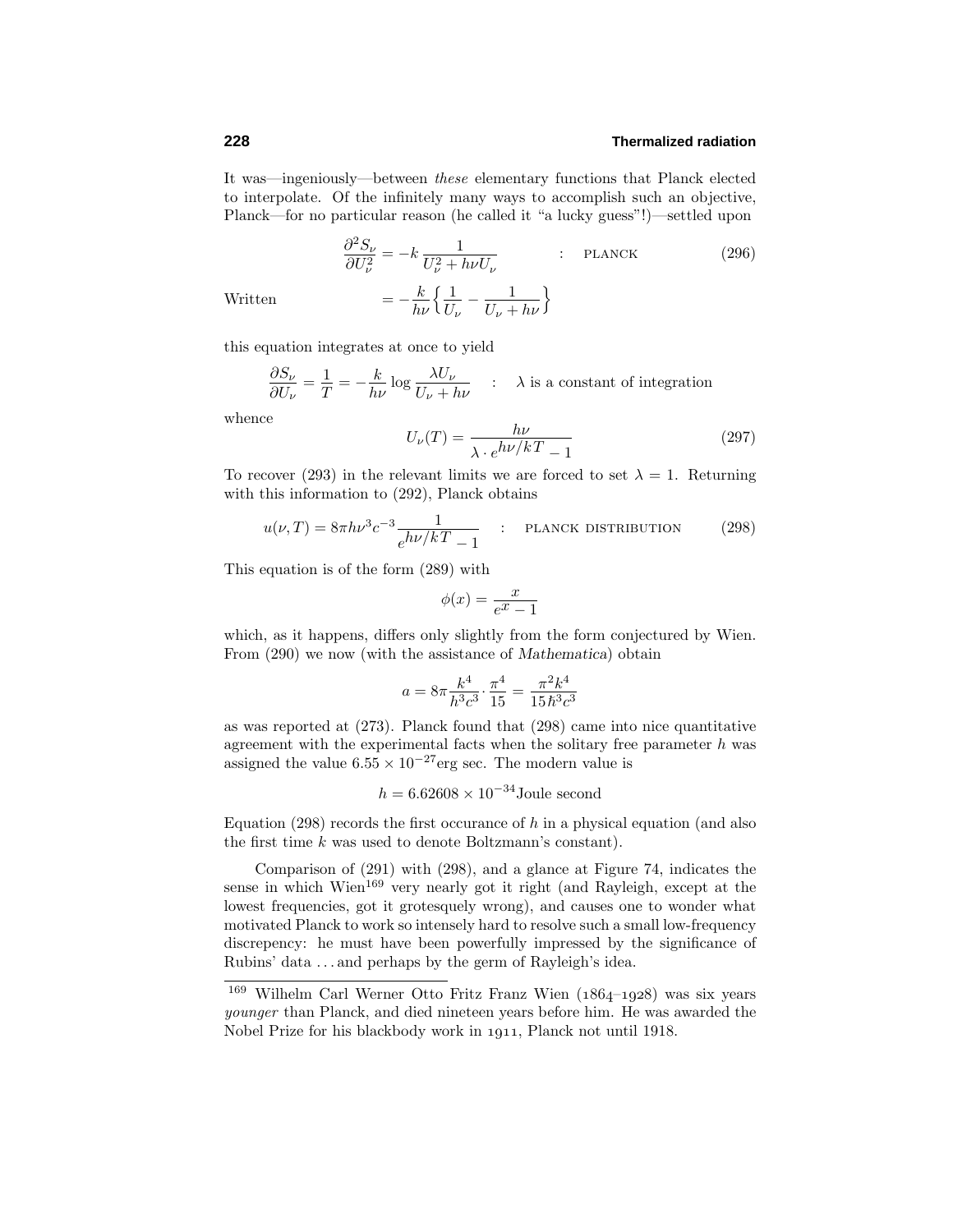

Figure 74: Comparison of **Planck**'s spectral distribution function with the **Rayleigh** and **Wien** distributions at the same temperature. The Planck and Wien distributions bring to mind the Maxwell distribution of Figure 73. The clear failure (except at the lowest frequencies) of the Rayleigh distribution announces a **gross violation of the equipartition principle**.



FIGURE 75: Magnified view of the low-frequency portion of the preceding figure. Notice that the **Planck** and **Rayleigh** distributions agree perfectly at the lowest frequencies.

Turning now to the second part of Planck's program, we observe that integration of the equation from which we extracted  $(297)$  gives

$$
S_{\nu} = \frac{k}{h\nu} \left\{ \left[ (U_{\nu} + h\nu) \log(U_{\nu} + h\nu) - (U_{\nu} + h\nu) \right] - \left[ U_{\nu} \log U_{\nu} - U_{\nu} \right] \right\} + S_0
$$

The **spectral density of the specific entropy** (or entropy per unit volume) is given therefore by (compare (292))

$$
s(\nu, T) = S_{\nu}(T) \cdot n(\nu) \tag{299}
$$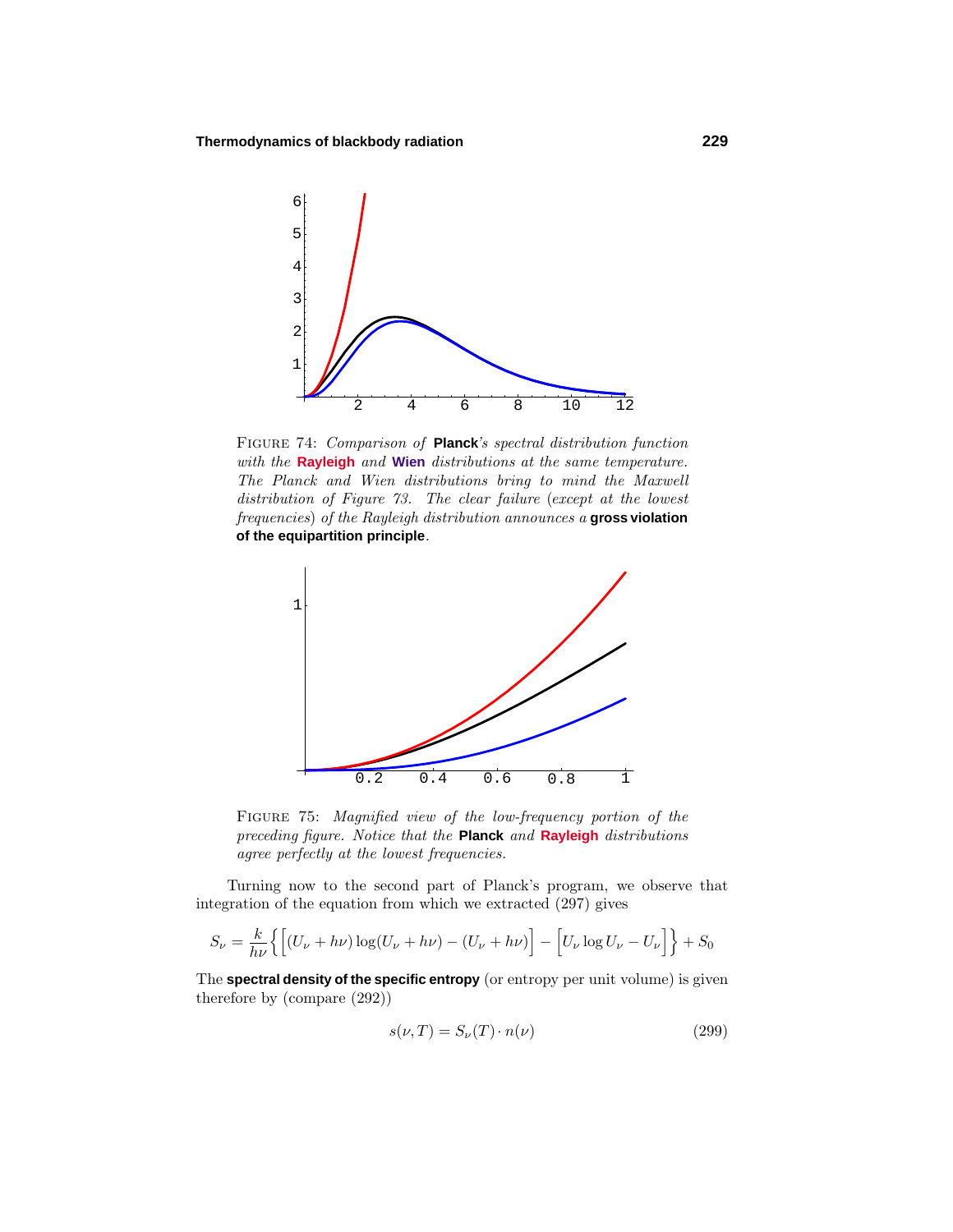

Figure 76: Planck distributions at ascending temperatures *αT* with  $\alpha = 1.0, 1.1, 1.2, \ldots, 1.9$  in some units. Note that the *T*-dependence of *ν*max is not quite linear.

where (as before)  $n(\nu) = V^{-1}N(\nu)$  describes the modal density per unit volume. By straightforward calculation

$$
s(\nu, T) = k \left\{ \left( n + \frac{u}{h\nu} \right) \log \left( n + \frac{u}{h\nu} \right) - \left( n + \frac{u}{h\nu} \right) \log \frac{n}{h\nu} - \left( n + \frac{u}{h\nu} \right) \right\}
$$

$$
- \frac{u}{h\nu} \log \frac{u}{h\nu} + \frac{u}{h\nu} \log \frac{n}{h\nu} + \frac{u}{h\nu} \right\} + s_0
$$

$$
= k \left\{ \left[ \left( n + \varepsilon \right) \log \left( n + \varepsilon \right) - \left( n + \varepsilon \right) \right] - \left[ n \log n - n \right] - \left[ \varepsilon \log \varepsilon - \varepsilon \right] \right\}
$$

$$
- n (1 - \log h\nu) \right\} + s_0
$$

where  $n = n(\nu)$ ,  $u = u(\nu, T) = n(\nu)U_{\nu}(T)$ ,  $\varepsilon = \varepsilon(\nu, T) = u/h\nu$  and  $s_0 = nS_0$ , and where the dangling red terms will henceforth be dismissed on the ground that they are relatively insignificant. In Stirling approximation

$$
n\log n - n \sim \log n! = \log \Gamma(n+1)
$$

so if  $n$  and  $\varepsilon$  were integers<sup>170</sup> one could write

$$
s(\nu, T) = k \log \frac{(n + \varepsilon)!}{n! \, \varepsilon!}
$$

$$
s(\nu, T) = k \log \frac{\Gamma(n + \varepsilon)}{\Gamma(n)\Gamma(\varepsilon + 1)}
$$

<sup>&</sup>lt;sup>170</sup> It is plausible that *n*, which refers to the *number of modes* of frequency  $\nu$ , is an integer, but less plausible (to our classical minds) that  $\varepsilon \equiv u/h\nu$  is. Note that if we abandoned the "integrality assumption" we would not be analytically powerless: we could, in place of (300), write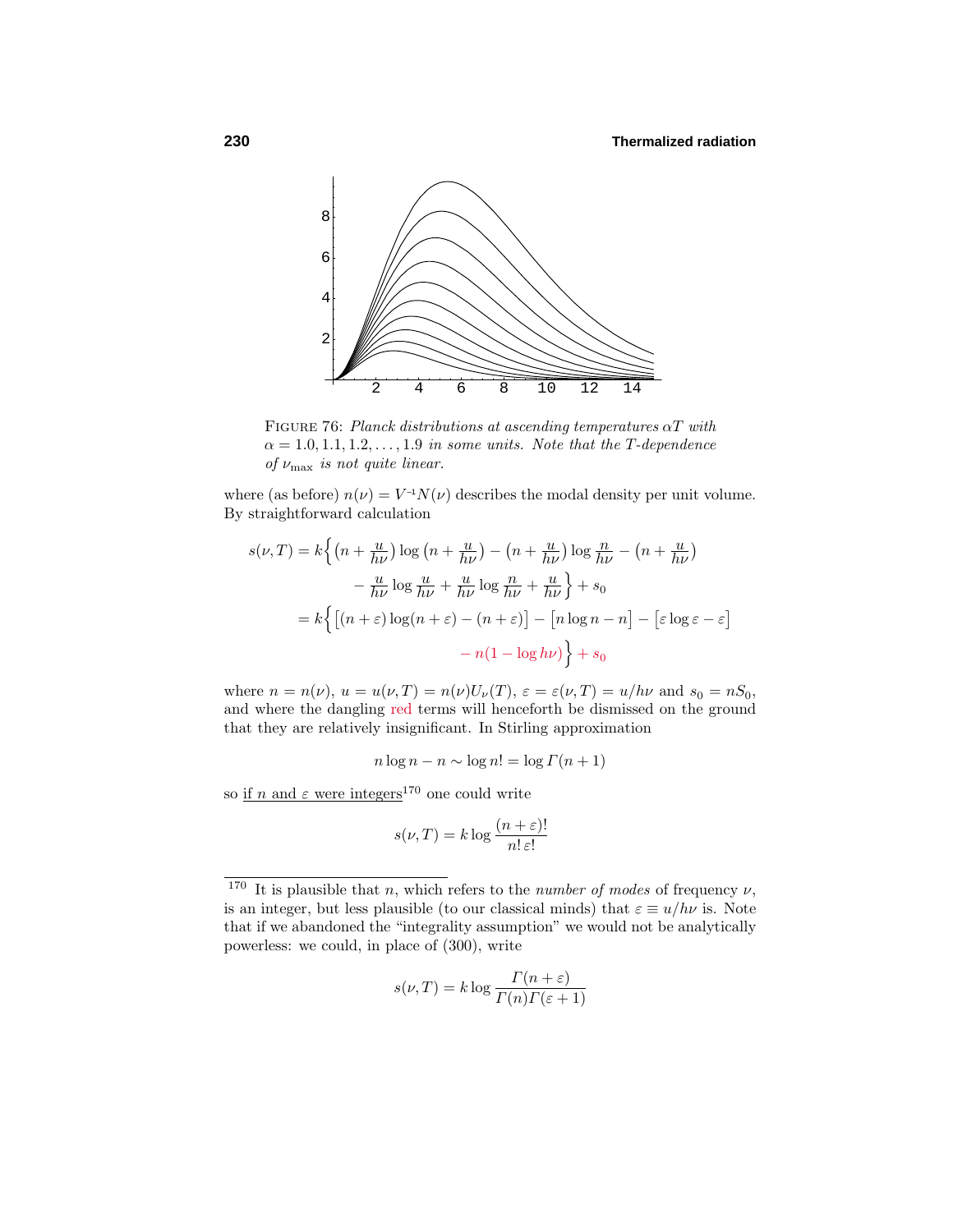### **Einstein's alternative argument 231**

or (in that same degree of approximation)

$$
s(\nu, T) = k \log \frac{(n - 1 + \varepsilon)!}{(n - 1)!\,\varepsilon!} \tag{300}
$$

Planck takes his inspiration now from the idea<sup>171</sup> inscribed on Boltzmann's tombstone: he proposes to write

### $= k \log \{ \text{number of distinct ways something can happen} \}$

but confronts at once the question: What is the "something" to which he should be referring? His approach to this problem has been clarified by  $P$ . Ehrenfest,  $172$ whom I now follow:

Let  $\varepsilon$  and  $n$  be integers. From  $\varepsilon$  symbols  $Q$  and  $n$  strokes | form expressions of the type

$$
\{Q \cdot \cdots \cdot Q | Q \cdots Q | Q \cdots \cdots Q | QQ | Q \cdots Q\}
$$

These are clearly  $\binom{n-1+\varepsilon}{n-1}$ *n* − 1  $= \left( \begin{array}{c} n-1+\varepsilon \\ 0 \end{array} \right)$ *ε*  $=\frac{(n-1+\varepsilon)!}{(n-1)!\,\varepsilon!}$  in number.<sup>173</sup> The  $n-1$  strokes serve to partition the bracket  $\{\cdots\}$  into *n* "pigeonholes." Now

- identify "pigeonholes" with "modes of frequency *ν*
- identify  $Q$ 's with "energy packets of size  $h\nu$ ," and  $\varepsilon$  with the number of such packets that can be constructed from an amount *u* of energy

and we are brought to Planck's reluctant interpretation of (300):

spectral entropy density

$$
= k \log \begin{cases} \text{number of distinct ways indistinguishable} \\ \text{energy quanta of size } h\nu \text{—of which there} \\ \text{are } # = u(\nu, T)/h\nu \text{—can be distributed} \\ \text{among the modes of frequency } \nu \end{cases} \tag{301}
$$

Planck professed to be unhappy with this result, and for a long time struggled unsuccessfully—to show that "energy quantization" was an unphysical artifact of his computational method. Nor was it immediately clear whether "energy quantization" referred to the electromagnetic field (thought of as a system of oscillating modes), or to the walls (which, according to Kirchhoff's law, could without loss of generality be taken to be assembled from oscillators), or to a thermometer (modeled as an oscillator immersed in the radiation field) *...* or if

<sup>171</sup> See again page 132.

 $172$  See M. J. Klein (ed.), Collected Scientific Papers of Paul Ehrenfest (1959), page 353.

<sup>173</sup> Note that the preceding statement presumes the *Q*'s to be unindexed/ indistinguishable.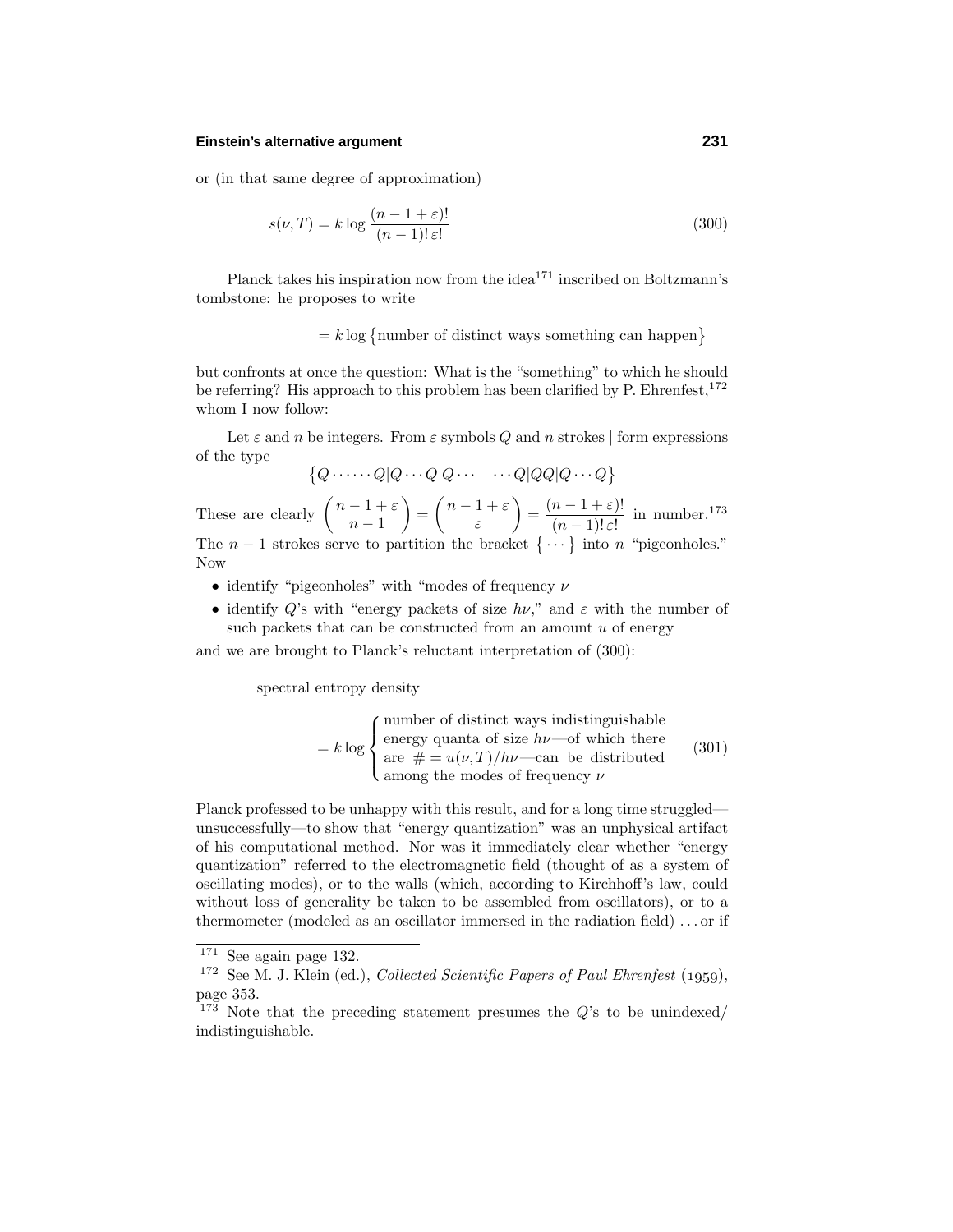it made a difference. Planck planted the seed, but when he put down his pen the quantum theory lay still in the dim future, on the far side of contributions by Einstein  $(1905)$  and Bohr  $(1913).^{174}$ 

**4. Einstein's alternative derivation of Planck's result.** Einstein was a student at the ETH in Zürich, not quite twenty-one years old, when Planck's accomplishment was announced to the world, and during his most productive years the "problem of blackbody radiation" was never far from his mind. It led him—in the "photoelectric paper" of 1905—to the "invention of the photon," and it led him in  $1916 - 1917$  —immediately after completion of his first general relativity papers—to write three "photonic" papers, one of which will concern us here.

In the "photoelectric paper" mentioned above—the full title of which (in English translation) is "Heuristic viewpoint concerning the generation and transformation of light"175—one encounters a discussion that proceeds from Boltzmann's  $S = k \log W$  via Wien's law to the conclusion that "... from the standpoint of statistical interaction, light behaves like particles of energy *hν*," and the almost incidental observation that when light falls upon a metal the evaporated electrons can be expected to have kinetic energy

$$
\frac{1}{2}mv^2 = h\nu - \text{(work function of the metal)}
$$

Einstein's idea was appropriated by Bohr, when he wrote

$$
h\nu = E_{\text{initial}} - E_{\text{final}}
$$

to describe the light emitted by a hydrogen atom when it relaxes from an excited state to a state of lower energy. Note that both of the processes just mentioned are few-body electromechanical processes that take place far from thermal equilibrium *...* and to which all thermodynamic concepts are, in fact, irrelevant.

In 1917 asked us to consider a population of **2-state systems in thermal equilibrium with the blackbody radiation in which they have been immersed**. The "systems" might be atoms, molecules or any (spectrally identical) lumps of stuff, and the "two states" in question can be any two states—call them  $E_1$  and  $E_2$ —on which we have arbitrarily chosen to fix our attention. We will assume that  $E_2 > E_1$ .

<sup>&</sup>lt;sup>174</sup> In the preceding brief account of one of the most absorbing and instructive chapters in the history of physics I have done violence to many points of chronology, and foreshortened a number of physical arguments. I therefore urge readers to consult the vast literature to gain a more rounded sense of the thrust of events, and of the finer details: Jammer<sup>164</sup> and Thomas Kuhn's Blackbody Theory and the Quantum Discontinuity:  $1894-1912$  (1978) are good places to start.

<sup>&</sup>lt;sup>175</sup> For a synopsis of the paper see C. Lanczos, *The Einstein Decade* (1974), page 127.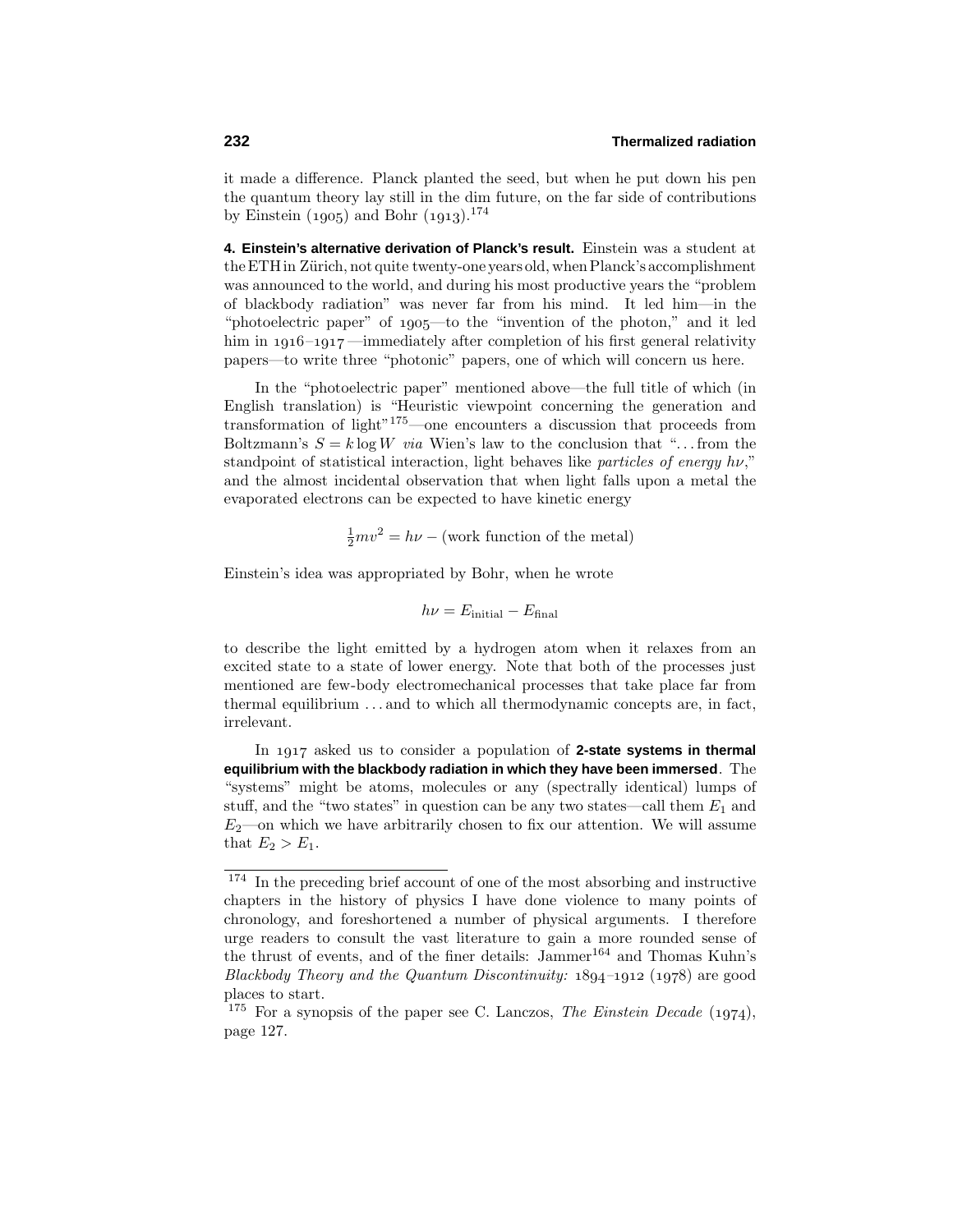## **Einstein's alternative argument 233**

Let  $N_m$  denote the number of systems (per unit volume) in state  $E_m$ . At thermal equilibrium we expect to have

$$
N_2/N_1 = e^{-(E_2 - E_1)/kT}
$$

We might expect excited systems to relax at a rate given by

$$
R_{1 \leftarrow 2} = A \cdot N_2 \tag{302.1}
$$

where *A* is a coefficient determined in some way by the electromechanics of the system, and according to Einstein we should expect such transitions to be accompanied by the emission of radiation of frequency

$$
\nu = \frac{E_2 - E_1}{h}
$$

We expect the reversed transitions to occur only when systems are stimulated by the ambient radiation field, and to proceed at a rate that is proportional to how much radiation of the right frequency is present in the field, so we write

$$
R_{1\rightarrow 2} = B \cdot N_1 \cdot u(\nu, T)
$$

where again *B* derives from the electromechanical specifics of the system.

At equilibrium we expect those two processes to proceed at identical rates:  $R_{1 \leftarrow 2} = R_{1 \rightarrow 2}$  which when written  $AN_2 = BN_1u$  gives

$$
u = (A/B) \cdot e^{-h\nu/k}T
$$

By dimensional necessity  $[A/B] = \frac{\text{energy}}{\text{volume frequency}}$  and  $h\nu/(c/\nu)^3 \cdot \nu = h\nu^3 c^{-3}$  is the only such expression that can be assembled from the system-nonspecific material at hand. So we have

$$
u(\nu, T) = (constant) \cdot h\nu^3 c^{-3} e^{-h\nu/kT}
$$

which becomes precisely the Wien distribution (291) when we assign the value  $8\pi$  to the dimensionless constant.

To deal with the circumstance that Wien's result is—as Planck had been the first to insist—close but not close enough to the physical facts of the matter, Einstein posits the existence of a **stimulated emission** phenomenon that contributes additively to the relaxation process, and causes (302.1) to assume the adjusted form

$$
R_{1 \leftarrow 2} = A \cdot N_2 + B^* \cdot N_2 \cdot u(\nu, T) \tag{302.2}
$$

The equilibrium condition  $R_{1 \leftarrow 2} = R_{1 \rightarrow 2}$  becomes  $AN_2 + B^*N_2u = BN_1u$  or

$$
u(\nu, T) = \frac{AN_2}{BN_1 - B^*N_2} = (A/B)\frac{1}{(N_1/N_2) - (B^*/B)}
$$
  
= (constant) \cdot hv<sup>3</sup>c<sup>-3</sup>  $\frac{1}{e^{h\nu/kT} - (B^*/B)}$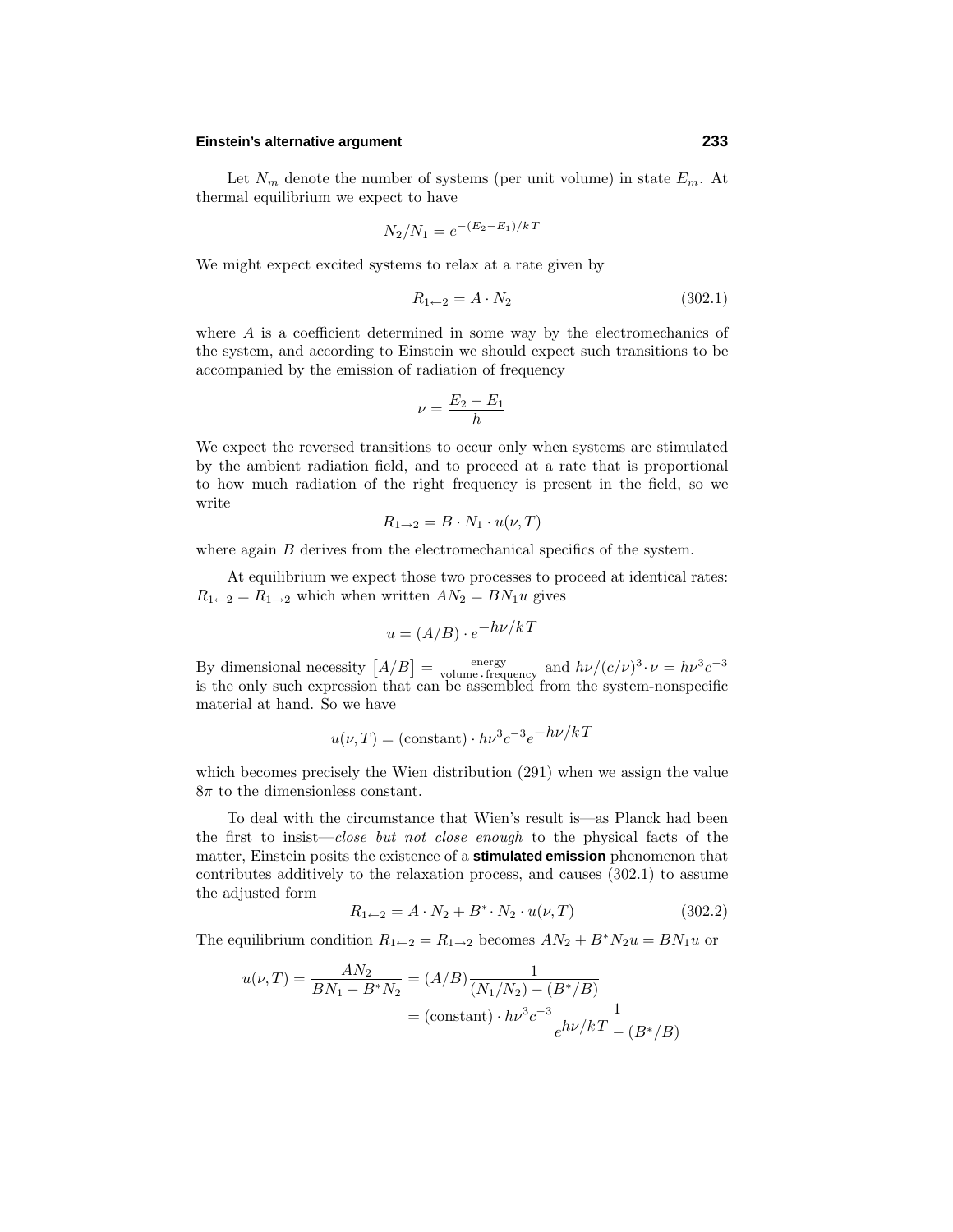which comes into precise agreement with the Planck distribution (298) if, as before, we set (constant) =  $8\pi$  and the dimensionless constant  $(B^*/B) = 1$ . This Einstein himself was led to do by stipulating that his result should agree with Rayleigh's at low frequencies, and with Wien's at high frequencies.

This is a lovely accomplishment,  $176$  in which Einstein himself reportedly took exceptional pride.<sup>177</sup> And Einstein's argument can, to good effect, be run both forwards and backwards. Run forwards, it demonstrates that Planck's final result is latent in some very simple assumptions about about the mechanism by which the blackbody spectrum is established and maintained, and does so with none of the intricate thermodynamic reasoning upon which Planck leaned so heavily. Einstein's assumptions were mainly these:

- $E = h\nu$ , used in a manner reminiscent of Bohr;
- the existence of three state-transition mechanisms (simple absorption, spontaneous emission & *stimulated* emission);
- that the **principle of detailed balance** becomes operative once the system has achieved thermal equilibrium.

Run backwards, it allows us to read Planck's result as evidence that  $E = h\nu$ makes sense, and that "stimulated emission" is fact of Nature.<sup>178</sup> It allows us to infer, moreover, that

$$
B = 8\pi h\nu^3 c^{-3} A \qquad \text{and} \qquad B^* = B
$$

pertain to all quantum structures, whatever their specific electromechanical design: this we can read as a refinement of Kirchhoff's law.

**5. Photon gas.** The electromagnetic field quantum, as it figured in Einstein's work of  $1905$  and in the  $1917$  work discussed just above was an energy quantum, fully described by the equation  $E = h\nu$ . It was in a companion paper—by extension of the work just described—that Einstein was first motivated to write the equations

$$
p = h\nu/c
$$
 and  $E = cp = h\nu$ 

 $176$  Lanczos<sup>175</sup> (who began his career as Einstein's assistant, and may have been a little biased) called it "undoubtedly one of the most beautiful feats of scientific thought in the entire history of human thought."

<sup>177</sup> See Chapter 21 in A. Pais, 'Subtle is the Lord*...* ': The Science and Life of Albert Einstein  $(1982)$ . Pais has much to say, throughout his book, about Einstein's distinctive approach to statistical mechanical argument, and the principled exception he took to the approaches of Boltzmann and Gibbs.

<sup>&</sup>lt;sup>178</sup> Note that stimulated emission came into the world in a thermalized context, but that it is in a non-thermalized context—the physics of lasers—that it has become most familiar. And that the latter application hinges on an aspect of the phenomenon—the coherence of the stimulated radiation—that would emerge from close study (within the context provided by any selected physical system) of the detailed *dynamics of the stimulated emission process* (any effort, that is to say, to *compute* the value of  $B$ : see  $\S$ **9.3.1** in Griffiths' *Introduction* to Quantum Mechanics (1995) for discussion of how that might be done), but that is masked in the setting initially contemplated by Einstein.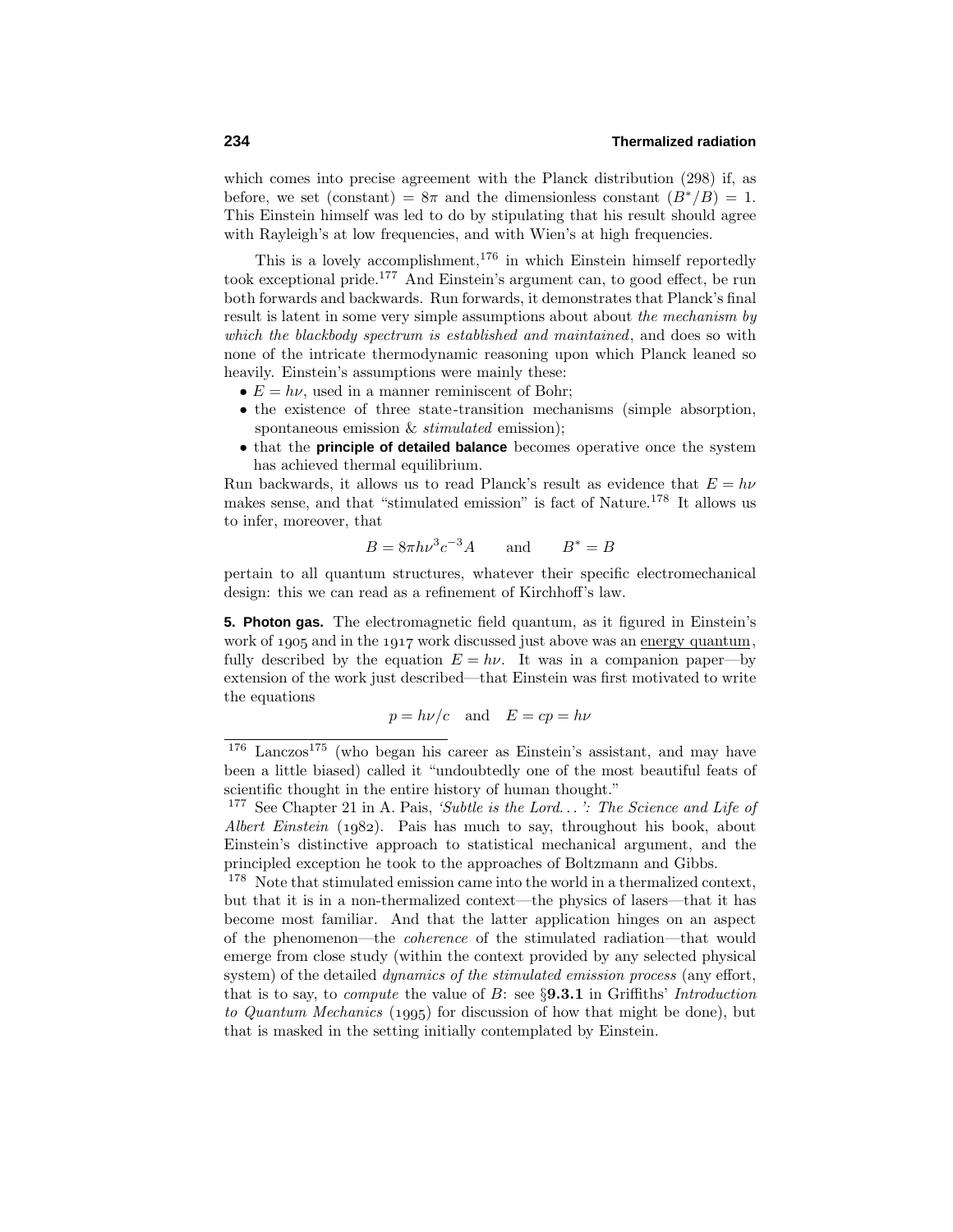## **Photon gas 235**

side by side, and to observe that they are precisely the equations that in relativistic mechanics one would write to describe a particle of zero mass. But, though he may have had particles on his mind (as he seems to have had since ), he gave his "light particles" no name: the word "photon" first appeared in the title—"The conservation of photons"—of a paper by G. N. Lewis, a distinguished physical chemist at Berkeley.<sup>179</sup> Lewis<sup>'</sup> "photon" was an instant hit, but his idea was dead in the water *...* for if there is one thing that photons are not, it is conserved.

To allay a possible point of confusion: it

- is possible to speak meaningfully about the number and disposition of the photons present in any given sample of blackbody radiation, but
- is not possible to proceed as though that number were (like the number of molecules in a sample of material gas) a conserved feature of the sample when *T* or *V* are adjusted.

Most of the work in this connection has already been done: from

$$
u(\nu, T) d\nu \equiv \frac{\text{energy in the neighborhood } d\nu \text{ of } \nu}{\text{unit volume}}
$$

we are led to write

$$
\frac{u(\nu,T)}{h\nu} d\nu \equiv \frac{\text{number of photons in the neighborhood } d\nu \text{ of } \nu}{\text{unit volume}}
$$

so that the dimensionless construction

$$
N(T,V) = V \cdot \int_0^\infty 8\pi \nu^2 c^{-3} \frac{1}{e^{h\nu/kT} - 1} d\nu
$$
  
=  $V \cdot (kT/hc)^3 16\pi \zeta(3)$   
=  $60.422 \cdot V(kT/hc)^3$ 

describes the total number of photons present in the radiation sample, and

$$
\frac{N(T,V)}{V} = 60.422 \cdot (kT/hc)^3
$$

$$
= \frac{2.02872 \times 10^7}{\text{Kelvin}^3 \text{ meter}^3} T^3
$$
(303)

= net **photon density** at temperature T

Working from (303), we find that there are 547 photons/ $\text{cm}^3$  at 3K, and 10<sup>6</sup> times that many at 300K. Those numbers inspire the following

DIGRESSION: Looking to the equation  $du/d\nu = 0$  with the assistance of *Mathematica*, we find that the Planck distribution is maximal at

$$
\nu_{\text{max}}(T) = 2.82144 \cdot (k/h) T
$$

<sup>179</sup> Nature **118**, 874 (1926).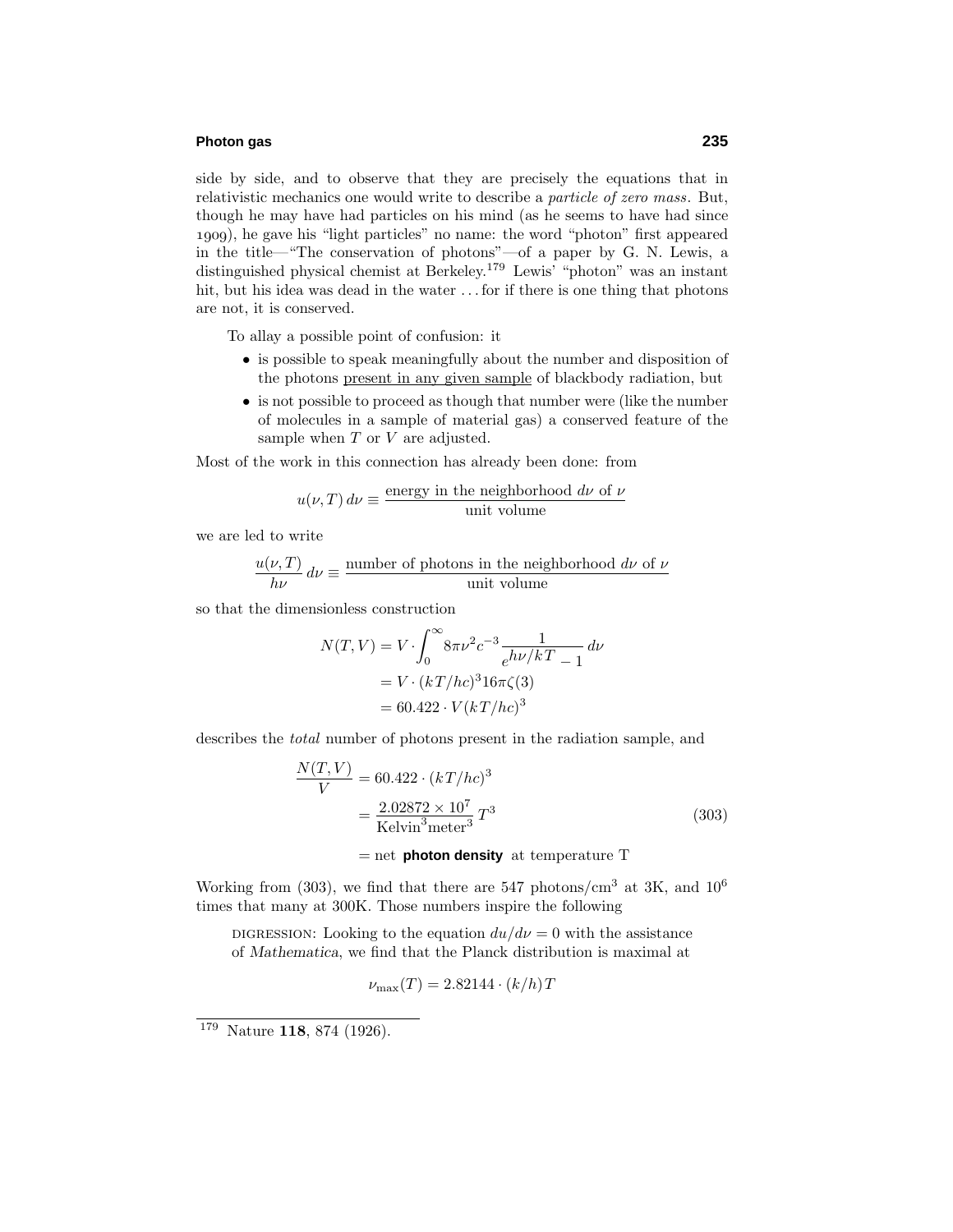where the numeric arises by evaluation of an object that *Mathematica* calls  $3 +$  ProductLog[ $-3/e<sup>3</sup>$ ]. The associated wavelength is

$$
\lambda_{\text{max}}(T) = 0.354429 \cdot (hc/kT)
$$

$$
= 0.005099 \,\text{Kelvin-Meter}/T
$$

which at 3K gives  $\lambda_{\text{max}} = 1.6998 \text{ mm}$ . The point to which I draw attention is that such a wave would not fit within a box smaller than about 0.8mm on a side. At the  $39\times10^{-12}$ K mentioned on page 215 we have  $\lambda_{\text{max}} = 1.30754 \times 10^8$  meters! Boxes of reasonable size would, at that temperature, be essentially *devoid of blackbody radiation*. At temperatures

$$
T \ll T_{\rm c} \equiv 0.005900 \,\text{Kelvin-Meter}/V^{\frac{1}{3}}
$$

we can expect Planck's theory of blackbody radiation to break down because the typical wavelength

$$
\lambda = h/p = hc/E = hc/kT \gg
$$
typical box dimension

The modal structure of the radiation field would become evident, and could be expected to show up in (for example) the anomalous Brownian motion of gas molecules bathed in such radiation. In the kinetic theory of gases one speaks of the "Knudsen limit" when the mean free path exceeds  $V^{\frac{1}{3}}$ , and we have encountered here a rather similar situation. For a box with  $V^{\frac{1}{3}} = 1$  cm the effect would become evident at about  $T = 1.5K$ , and at the temperature of liquid nitrogen (77K) would become evident within boxes of size  $V^{\frac{1}{3}} = 0.19$  mm. Someday this subject will engage the interest of experimentalists. But enough: as I was saying *...*

... By 1924 the "photon" had been endowed (by Einstein in both instances) with both energy  $E = h\nu$  and momentum  $p = h\nu/c$ , and had acquired the status of an object that, in at least some contexts (including the non-thermal context studied by A. H. Compton in  $1923$ , could be regarded as a "massless" particle."<sup>180</sup> In that year, Satyendra Nath Bose  $(1894-1974)$  devised and sent to Einstein for his approval a derivation of the Planck distribution that proceeded from the conception of **blackbody radiation as thermalized photon gas**, without reference to the enumeration of Maxwellian field modes. To make his approach work he had, however,

- to resort to a novel state-counting procedure and
- to introduce a factor of 2 for which he could not account.

In spite of those circumstances (or perhaps because of them), Einstein attached

<sup>180</sup> Its description as a "massless particle with two spin states" had, however, to await the discovery of spin  $(1925)$  and its non-trivial extension from massy particles (initially: electrons) to "massless particles."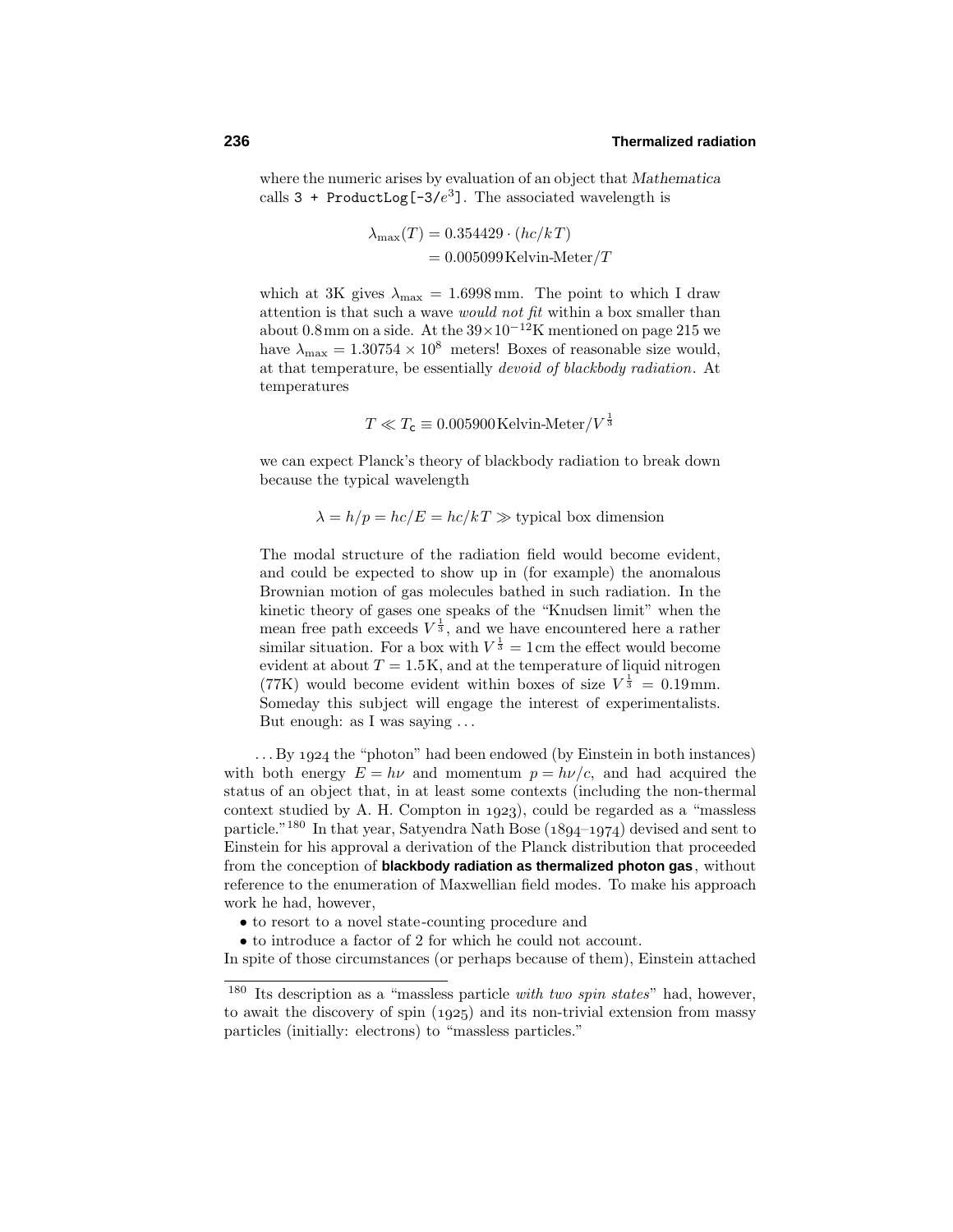## **Photon gas 237**

high importance to Bose's accomplishment;<sup>181</sup> within a few months he published the first of his own papers indicating how Bose's novel state-counting procedure ("Bose-Einstein statistics") might be applied to material gases, and drawing attention to the odd condensation phenomenon one could expect such gases to exhibit at very low temperatures.

Were I to attempt to retrace Bose's original argument in an effort to expose where novelty was allowed to creep in (Bose, it should not be forgotten, knew exactly where he wanted to come out, and was willing to "cheat" in order to get there) I would have to digress to introduce

- a physical idea (due to Boltzmann)
- a mathematical technique ("method of undetermined multipliers," due to Lagrange) essential to the implementation of that idea

—both of which I prefer to treat later. I must for the moment be content, therefore, to direct readers interested in the instructive history of this subject to the literature<sup>182</sup> $\ldots$  and to proceed anachronistically: we will take Bose-Einstein statistics as a given, and consider where it leads when applied to "photon gas."

Imagine a dilute bosonic gas that is confined to a volume  $V$ . To represent such a system we sprinkle points onto 6-dimensional phase space. Proceeding on the assumption that the particle energy is *independent of position* and *depends* isotropically on momentum, we—on the basis of (237.1), page 196—write

$$
\langle n(p) \rangle \frac{V 4\pi p^2 dp}{h^3} = \frac{1}{\frac{1}{x_0} e^{\beta \varepsilon(p)} - 1} \frac{V 4\pi p^2 dp}{h^3}
$$

to describe the number of state points that, at thermal equilibrium, we expect to lie within a spherical shell in momentum space. The total energy of the system then becomes

$$
U = \int_0^\infty \frac{\varepsilon(p)}{\frac{1}{x_0} e^{\beta \varepsilon(p)} - 1} \frac{V 4\pi p^2 dp}{h^3}
$$

If the particles are assumed to be *massless* then  $\varepsilon(p) = cp$  and we have

$$
= \int_0^\infty \frac{cp}{\frac{1}{x_0}e^{\beta cp} - 1} \frac{V4\pi p^2 dp}{h^3}
$$

and this—by Einstein's  $p = h\nu/c$ —can be written

$$
= V \cdot \int_0^\infty \frac{h\nu}{\frac{1}{x_0} e^{\beta h\nu} - 1} \frac{4\pi h^3 \nu^2 d\nu}{h^3 c^3}
$$

$$
= V \cdot \int_0^\infty \left\{ 4\pi h \nu^3 c^{-3} \frac{1}{\frac{1}{x_0} e^{h\nu/k} T - 1} \right\} d\nu \tag{304}
$$

Einstein personally translated Bose's paper into German and arranged for its publication: S. N. Bose, "Planck's Gesetz und Lichtquantenhypotheses," Zeitschrift für Physik **26**, 178 (1924).

<sup>182</sup> See §**23b** Pais.<sup>177</sup> Also R. B. Lindsay, Introduction to Physical Statistics  $(1941)$ , Chapter 8, Section 10.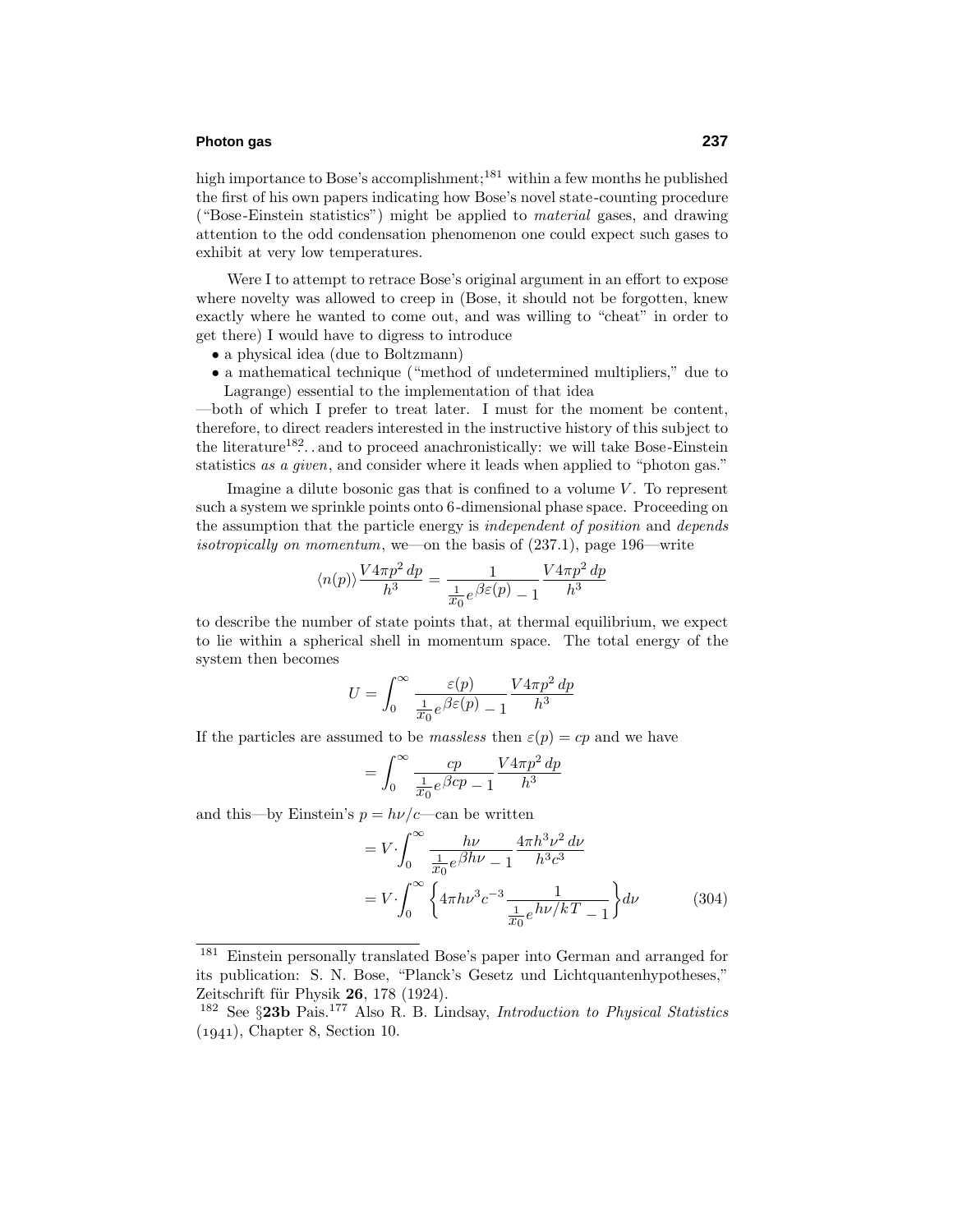To come into precise agreement with Planck's (298) we must

- $i)$  bring into play an additional factor of 2 and
- ii) argue that  $x_0 = 1$ .

Looking to the first of those enforced adjustments: Planck's own 2-factor sprang from recognition (page 225) of the fact that every electromagnetic plane wave possesses two linearly independent polarizational states. To transport that notion into the present "particle picture" we stipulate that photons with momentum **p** come in two flavors (that ultimately we come, on other grounds, to think of as two "spin states").

Turning now to the  $x_0$  problem: If  $x_0$  were allowed to stand as an adjustable parameter then—working from

$$
N = 2 \cdot V \cdot \int_0^\infty \frac{1}{\frac{1}{x_0} e^{\beta h \nu} - 1} \frac{4 \pi h^3 \nu^2 d\nu}{h^3 c^3} \quad : \quad \text{compare (237.2)}
$$

—we could, in principle, describe  $x_0$  as a function of *T*, *V* and *N*. Returning with this information to (304) we would be led to an internal energy function of the form  $U(T, V, N)$  in which—contrary to the physics stipulated at  $(270)$ — "photon number"  $N$  has joined the list of independent variables.<sup>183</sup> If, on the other hand,  $x_0$  is some/any *constant* then that problem is circumvented and (as was discussed already on page 235) *N* loses its status as an independent variable: it becomes (like the internal energy) a function  $N(T, V)$  of the only surviving independent variables, *T* and *V* .

But how to argue that the constant value of  $x_0$  is *unity*? One could observe that

$$
\left\{ 4\pi h\nu^3 c^{-3} \frac{1}{\frac{1}{x_0} e^{h\nu/kT} - 1} \right\} \longrightarrow \left\{ \begin{array}{l} \text{Rayleigh-Jeans (287) at low frequencies} \\ \text{Wien (291) at high frequencies} \end{array} \right.
$$

if and only if  $x_0 = 1$ , but such an approach would seem to violate the spirit of the "photonic philosophy." If one could adapt to photon gas the statement

$$
x_0 = e^{\mu/k}
$$

that on page 199 we extracted from the theory of bosonic/fermionic material gases, and if, moreover, we could justify the frequently-encountered assertion that

"the chemical potential  $\mu$  of photon gas vanishes"

then we would have it:  $x_0 = e^0 = 1$ . But I do not think it is meaningful to write

$$
\mu \equiv \left(\frac{\partial U}{\partial N}\right)_{S,V} = 0
$$

<sup>&</sup>lt;sup>183</sup> Notice that if that were the case then *light would become susceptible to* Bose-Einstein condensation!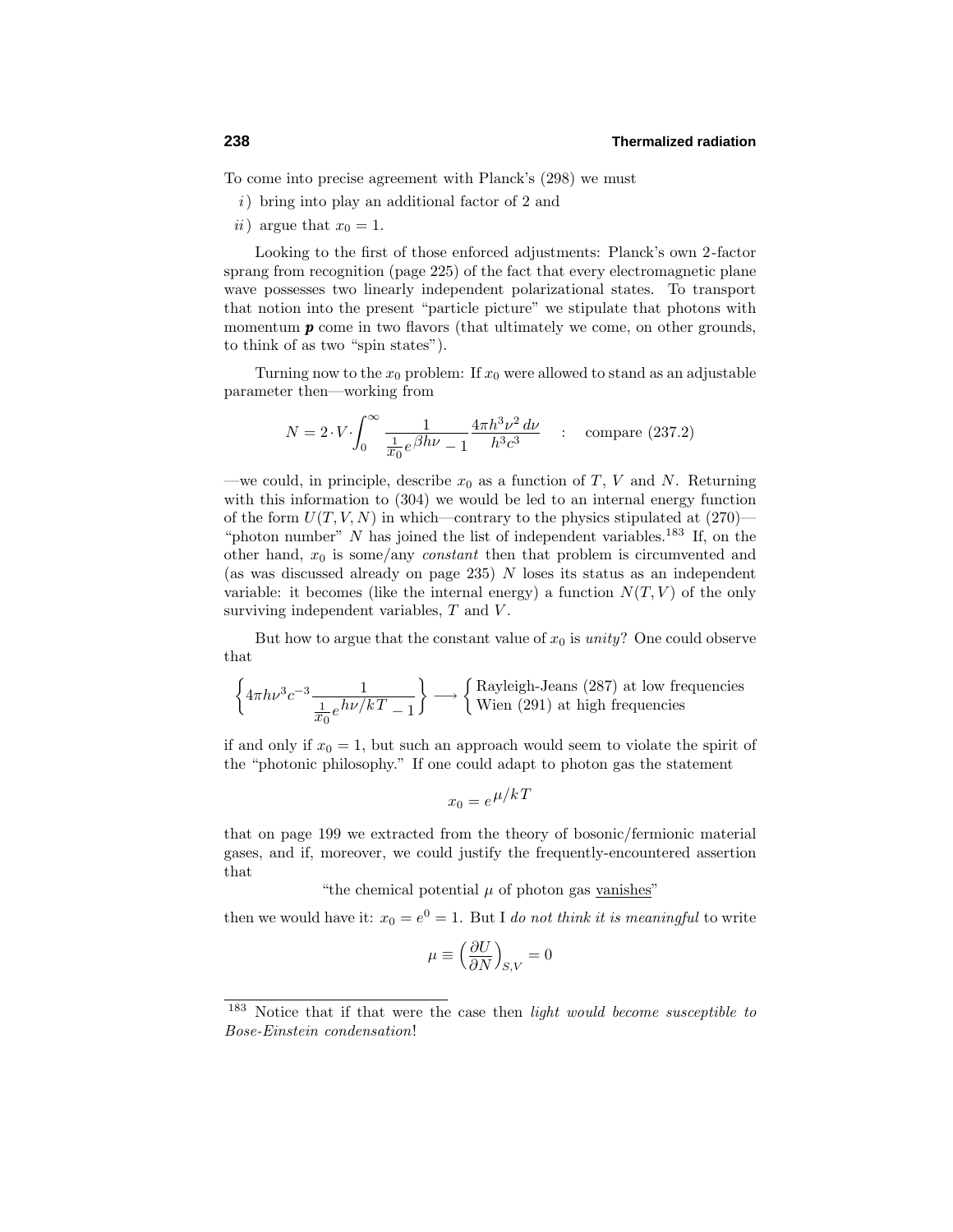## **Concluding remarks 239**

to signify that *U* does not depend upon what one has established to be an impossible independent variable.<sup>184</sup> What light might the Einstein's "transition rate argument" ( $\S$ 4) shed on the  $x_0$  problem? At the bottom of page 233 we encountered an equation that can be written

$$
u(\nu, T) = \frac{AN_2}{BN_1 - B^*N_2} = (A/B^*) \frac{1}{(B/B^*)(N_1/N_2) - 1}
$$

Arguing as before that, of dimensional necessity,

 $(A/B^*)$  = (dimensionless constant) ·  $h\nu^3 c^{-3}$  $(B/B^*)$  = another dimensionless constant, call it  $\frac{1}{x_0}$ 

we set the first constant equal to  $8\pi$  and obtain

$$
u(\nu,T) = 8\pi h \nu^3 c^{-3} \frac{1}{\frac{1}{x_0} e^{h\nu/kT} - 1}
$$

where the logic of *Einstein's argument permits us to assign to*  $x<sub>0</sub>$  *any value that* we please. We have  $B^* = x_0 B$  and the question becomes: Does the absorption rate equal the rate of stimulated emission? That is a question that could be addressed by system-specific quantum mechanical calculation.<sup>178</sup> Close study of Planck's original argument might show that it can be read as a demonstration that of thermodynamic necessity  $x_0 = 1$ , though my guess is that it would not. But Planck's result does comform to observational data, and that fact can be read as *experimental* evidence that for all quantum systems  $B^* = B$ .

Some other slippery aspects of the preceding argument merit comment:

- By representing the elements of our photon gas as "points sprinkled on phase space" we have seemingly endowed them with a degree of spatial localizability for which we can provide no physical justification. In the end, we needed to know only that they were confined to the interior of the box, and concerning that box we needed to know only its volume *V* (shape, though critical to the design of the field modes, had become irrelevant).
- When we sprinkled points representative of (massless, and therefore) "ultra-relativistic particles" onto non-relativistic phase space we placed ourselves in an odd formal posture. The question of why we were not led thus into error seems to me to merit thought.
- When, on page 237, we wrote  $\left(\frac{dx}{dp}\right)^3$  to describe elements of phase space the *h*'s were required to have the dimensionality of action, but see again page 151—could have been assigned any numerical value. But when, a few lines later, we wrote  $p = h\nu/c$  and  $E = h\nu$  the *h*'s

What one can assert (see again  $\S2$ ) is that the Gibbs potential of photon gas vanishes: my claim is that one cannot write  $G = \mu N$  and attribute  $G = 0$ to a statement of the form  $\mu = 0$ .